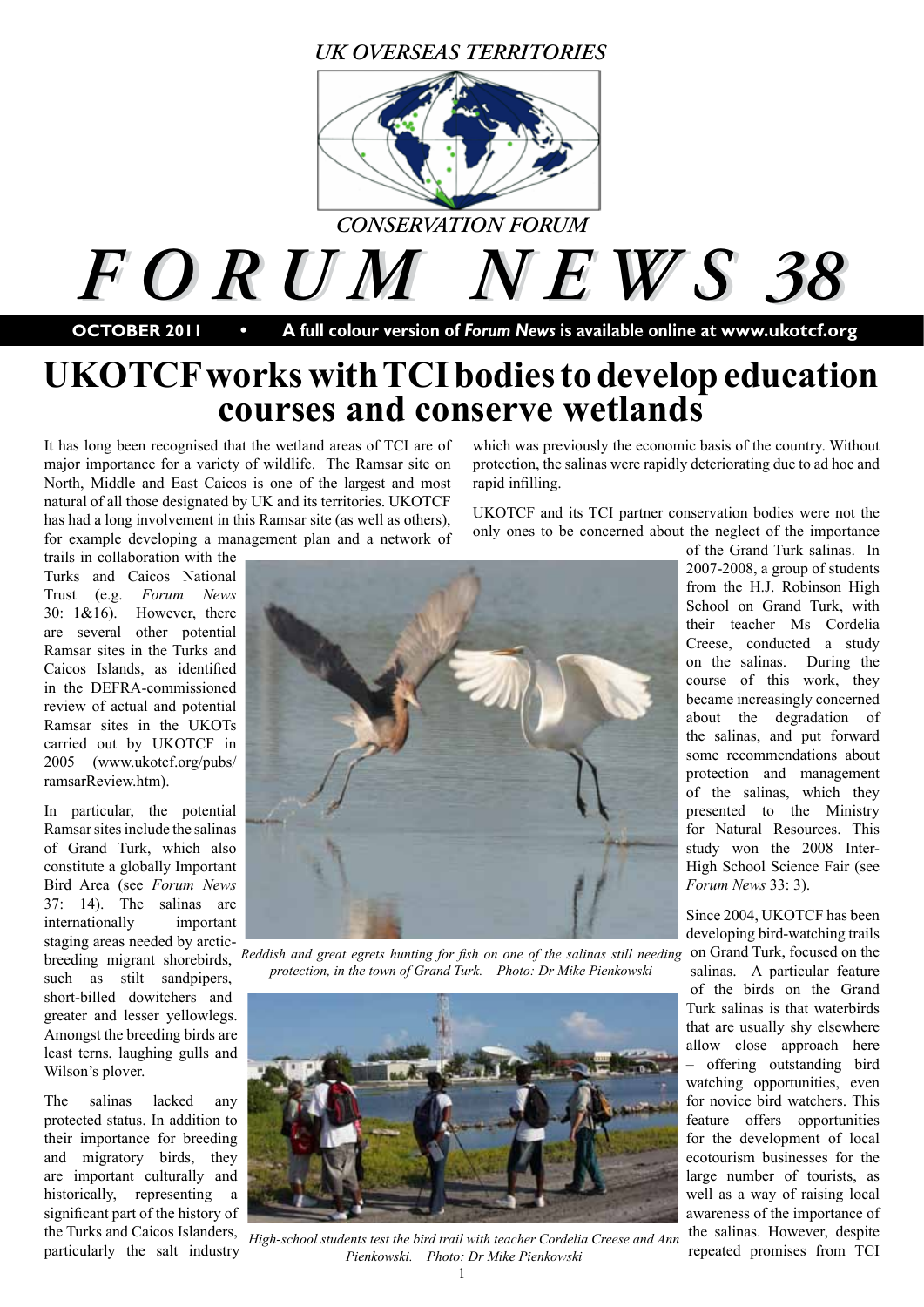Government for funding for the final production of the guide leaflets and marker posts, to complement UKOTCF's donation of resources, this was not forthcoming. The opportunity to make the bird trails a reality came in late 2010. During a visit to TCI for other project work, including discussions about the *Wonderful Water* project (see below), UKOTCF and its Associate, the Turks and Caicos National Museum (www.tcmuseum.org), became aware that funds might be available from the TCInvest-Carnival Corporation infrastructure fund. An application to this was successful, enabling the production of signage and interpretive materials for the bird tours. Additional, essential support for marking the trails was given by Turks and Caicos Utilities, which cut up old power poles which had been downed by Hurricane Ike in 2008, and recycled them as trail-markers, using their large drilling auger. The two trails, a walking and a driving trail, were opened in July 2011. As well as the official opening, the week of events included a guided walk for students from the H J Robinson High School, and their teacher, Ms Cordelia Creese. Other events during bird week included a film night at the Museum, which started with a short DVD made in-house by UKOTCF on the salinas and their birds. Mike and Ann Pienkowski were interviewed by local television about the bird trails and the environmental education w o r k , and parts of this DVD were used to illustrate the interview. The first driving trail tour was undertaken with a coach load of interested people, and declared to be a great success. The TCI Junior Park Wardens summer programme also made use of the bird trails material.



*Waterbirds shy elsewhere in the world, such as these brown pelicans and flamingo, allow close approach at Grand Turk, giving great potential for bird-watching and local small business opportunities based on this. Photo: Dr Mike Pienkowski*

Another initiative during this period was the collaboration between UKOTCF and the Turks and Caicos Education Department on the development of environmental education materials. At the suggestion of the Director of Education, the theme of Wonderful Water was decided upon. A successful application to OTEP provided part-funding for this project, which is running until 2012. The objective is to help school students understand the crucial importance of water resources in TCI, which has low annual rainfall. The project is developing a curriculum-linked teaching programme on water resources in TCI for the upper primary and the first years of high school. As well as highlighting the important wetland ecosystems in TCI, it addresses the increasing needs for scarce water resources, and how these needs can be met. The teaching materials will also include the hydrological systems which enable fresh water to be accessed through artesian wells,



*The now protected Town Salina was, until recently, still subject to piecemeal destruction by infilling for building construction; other salinas remain under threat. Photo: Dr Mike Pienkowski* 

the desalination process, wise use of water and water-saving measures, and issues of pollution. The project is led by Ann Pienkowski, UKOTCF's Environmental Education Co-ordinator, who designed the work, and involves local teachers, and training through workshops.

The efforts of stakeholders who understood the importance of the salinas came together in early 2011 in a very positive way. With the trails being finalised and, following a recommendation by the TCI Department of Environment and Coastal Resources (DECR), two of the salinas in the centre of Grand Turk were declared protected areas. The work of the high-school students in promoting awareness of the need for protection and management was cited in TCI Government's announcement about the new protected areas, along with a reference to the article in *Forum News* 33.

At the same time, February 2011, teacher workshops were held in Grand Turk and Providenciales to introduce the draft resources produced for the *Wonderful Water* project, the pilot components being on wetland ecosystems in TCI, and the value of the wetlands, both as internationally important bird areas and as an exceptional outdoor classroom. The news that two of the salinas in Grand Turk were now protected, and that this process had been started by the study conducted by the H J Robinson students, was a great example of how young people, through environmental education, can bring about positive change.

So a great start has been made to raising public awareness of the importance of the Grand Turk Salinas, and making two of them protected areas. Of course, this is not the end of the story. The other salinas and wells on Grand Turk are also important, but threatened. In fact, the salinas of Grand Turk and Salt Cay should be thought of as a whole, so that under varying conditions there will always be some that are suitable for the birds. At various times, some of the salinas dry out, and some become over-full and too deep for the small wading birds to use. Therefore, it is important that the other salinas are placed within the protected areas. This holistic approach is reflected in the areas of Grand Turk, Salt Cay, parts of South Caicos and the outer cays, which form the proposed World Heritage Site, which has been accepted on to the new UK WHS Tentative List (see later article).

Proper management of the salinas is required. A science-led management plan is needed which will maintain the salinas in a healthy state, and enable restitution of those which have been damaged in recent years by poorly planned development. Specialist skills to help in this have been offered by UKOTCF, together with other UK conservation bodies. Plans are in hand for a multi-stakeholder group to apply for resources to take this vital stage forward by bringing in these skills to work alngside local partners.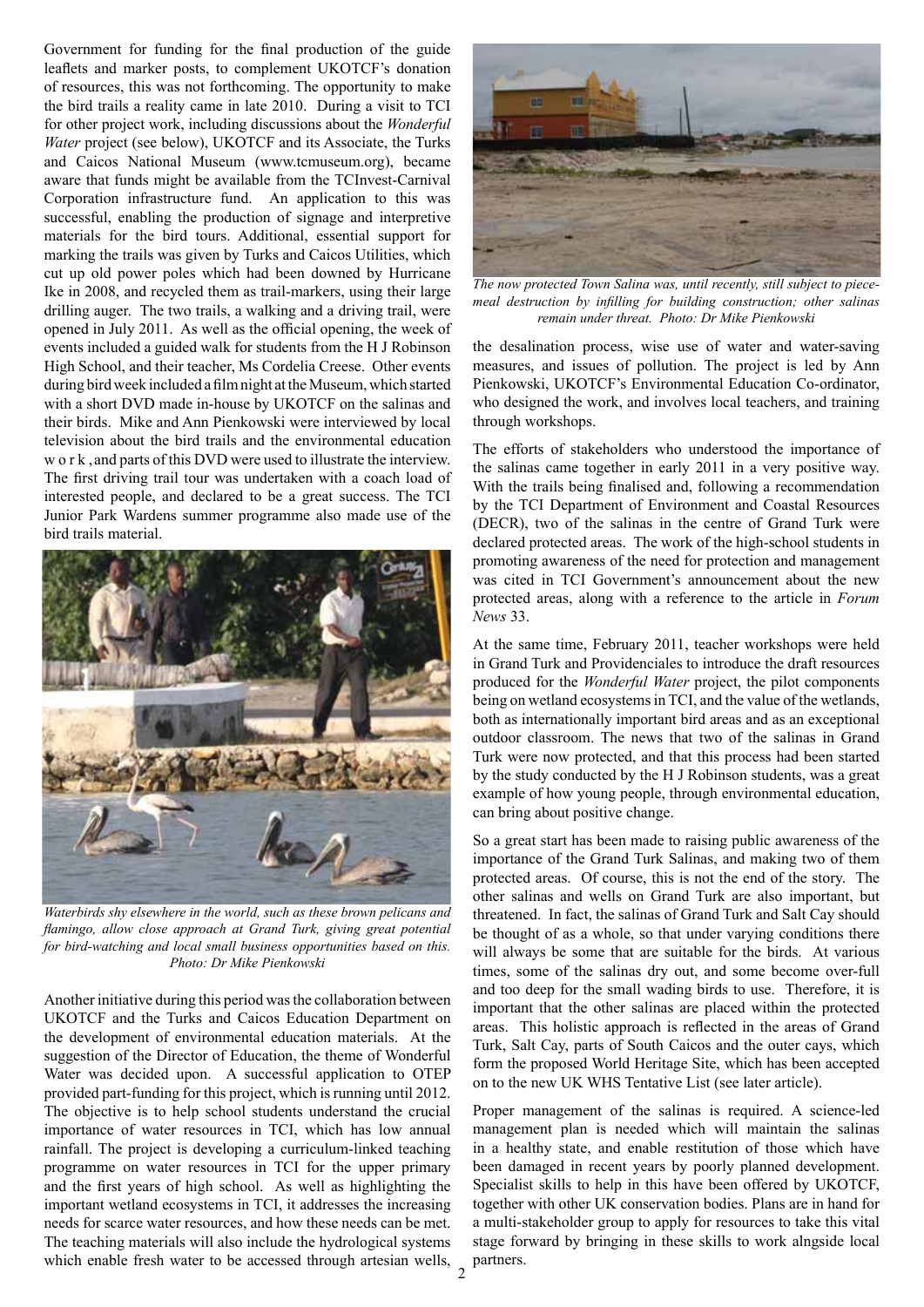### **Caicos Pine Recovery Programme**

#### **Background**

*Pinus caribaea* var. *bahamensis* is endemic to the Bahamas Archipelago, where it is the National Tree of the Turks and Caicos Islands (TCI). It occurs in very different situations in the northern Bahamas, and in TCI, south of the Bahamas, and there have been some suggestions that these are different taxa. In 2005, a joint UK Overseas Territories Conservation Forum (UKOTCF), Turks and Caicos National Trust (TCNT) and Royal Botanic Gardens Kew (RBGK) field trip discovered that the pineyards on Middle Caicos had been infested by a scale insect which was attacking the pine trees. This introduced pest, subsequently identified as the pine tortoise scale *Toumeyella parvicornis*, often kills the pine trees, and reduces seed production. The insects also secrete sugary honeydew which enables a sooty mould to grow. Prior to 2005, the pine tortoise scale was unknown in the Caribbean and had never been found on the Caribbean pine. It is native to northern USA, where its population growth is controlled by the severe winters. In TCI it can grow and reproduce unchecked by climate or predators. It is thought to have been introduced accidentally from USA where phyto-sanitory checks on exports (as opposed to imports) are poor. In 2010 funding was received from OTEP for a 3-year project: *Building capacity and awareness to save the National Tree of* 

*the Turks and Caicos Islands*. This project has been reported in previous issues of *Forum News* (*e.g.* 35: 17). *Bryan Naqqi Manco and FCO Minister for the Overseas Territories, Henry Bellingham MP, view healthy pine seedlings (below) at the nursery on North Caicos in July 2011. Photos: FCO; Dr Eric Salamanca*

The project is benefitting from continuing expert input from staff at RBG Kew (a Member organisation of UKOTCF), and from the studies of MSc students from Imperial College London, as well as the on-site expertise of project manager, Bryan Naqqi Manco, and hard-working nursery staff.

A first experimental pest treatment was carried out in February 2011. There has been no discernable effect on the scale insects from this first treatment. Other treatment chemicals will be tried on new pilot test plots.

This summer, work has included monitoring of the project's permanent monitoring plots on Pine Cay, North Caicos and Middle Caicos, and training of DECR personnel by RBG Kew staff on chemical extraction techniques for biochemical studies.

Land has been secured for the expansion of the Caicos Pine Recovery Programme nursery on the Government Farm, North Caicos. The nursery is going well, with a good clean collection of young trees.

Hurricane Irene went through the Turks and Caicos Islands on Tuesday 23 / Wednesday 24 August 2011. Fortunately the hurricane had weakened, and the Caicos Pine Recovery Project nursery suffered little damage. Whilst almost all of the trees had toppled over, no seedlings were lost, nothing was blown away, and the structure and shade cloth remained intact.

The cones ripened early this year, so collection took place in September 2011, rather than October. The seed collection total for last year was only 772 plant quality seeds. This year, over 5000 seeds have been collected while still only halfway through the sorting stage. Unfortunately, not a single seed was collected from North Caicos, and only 187 from Middle Caicos.

### **TCI seabird monitoring**

Nine years ago, UKOTCF (Mike and Ann Pienkowski and TCI naturalist Bryan Naqqi Manco) conducted breeding seabird counts on the isolated outer cays of the Caicos and Turks Banks. These established the area as Important Bird Areas (see: Pienkowski, M.W., Pienkowski, A.E. & Manco, B.N (2005) Birds on the outer cays of the Turks and Caicos Islands. *Journal of Caribbean Ornithology* 18: 31-43; and *Important Bird Areas of the Americas: Priority sites for biodiversity conservation* (2009): pages 357- 368. Birdlife Conservation Series No. 16).

The Management of Protected Areas for Sustainable Economies (MPASSE) project steering group meeting in BVI in May 2011 coincided with the timing of the previous counts, so Ann and Mike Pienkowski took the opportunity (with Bryan Naqqi Manco and Eric Salamanca from the TCI Department of Environment and Coastal Resources DECR joining for one of the days) to repeat these counts. The counts on the Caicos Bank were made possible by Mark Parrish, of Big Blue Unlimited (www.bigblueunlimited. com) and on the Turks Bank by Debbie and Ollie Manos, Salt Cay Divers (www.saltcaydivers.tc). Both Big Blue and Salt Cay Divers donated staff and boat time to the project. Although detailed analyses still have to be done, preliminary findings are that the areas maintain their importance. It was pleasing to find Magnificent Frigatebirds in the area. One of the main breeding colonies, Man O'War Bush – a large mangrove tree on the Caicos Bank – was destroyed by the hurricanes of 2008, and the previous count had revealed dead Frigatebirds on the ground on their breeding cay on the Turks Bank. However, it was concerning to hear accounts of illegal seabird and turtle egg collections continuing, despite all these areas being protected.



*Pair of white-tailed tropicbirds display over Big Sand Cay during the seabird count. Photo: Dr Mike Pienkowski*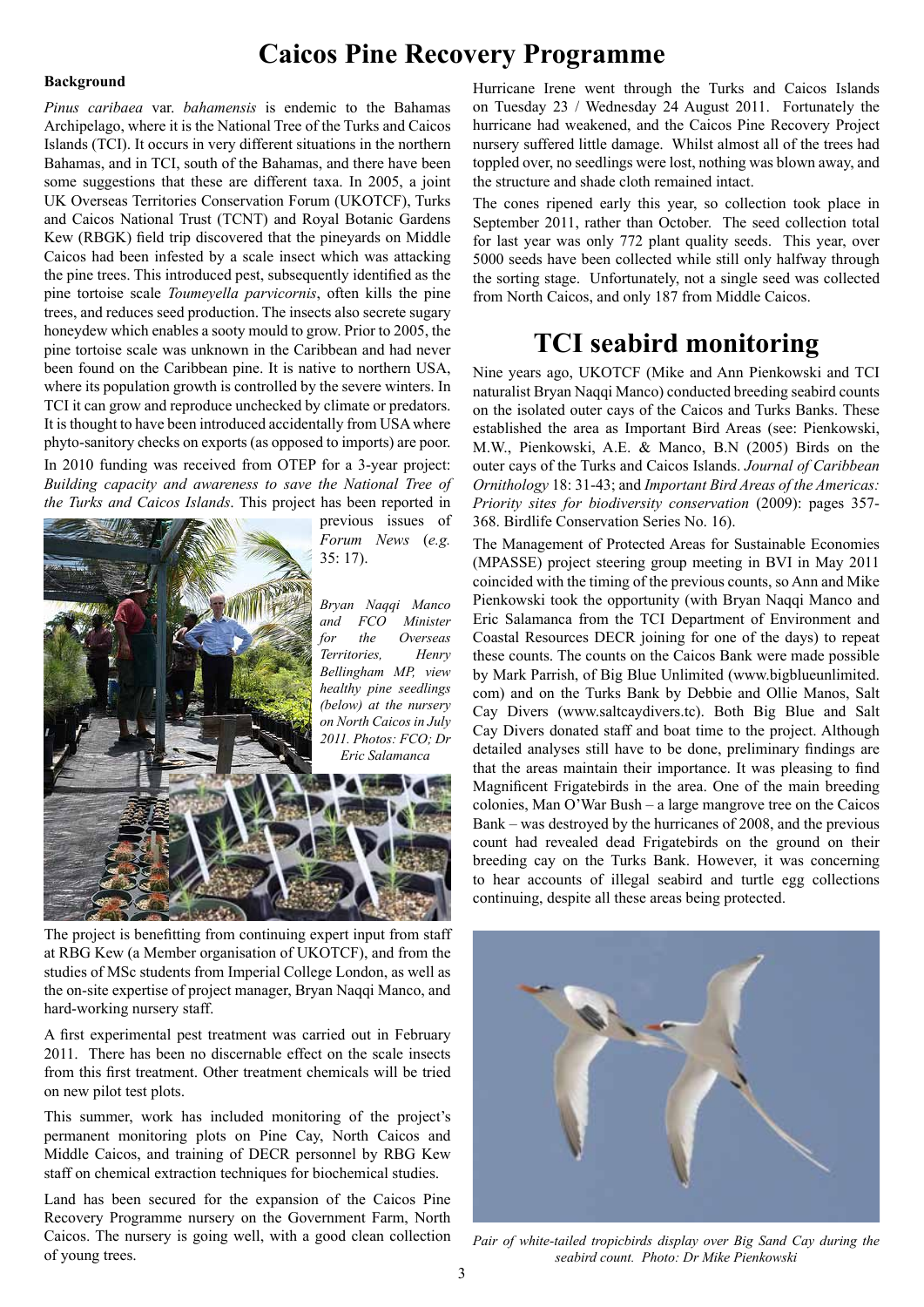# **UKOTCF workshop on developing ideas for biodiversity conservation objectives for UK Overseas Territories and Crown Dependencies**

Colleagues working on conservation in UK Overseas Territories and Crown Dependencies have made clear to UKOTCF (and others) their welcoming of support in terms of funding, human resources, technical expertise etc. to complement the internal resources of the Territories. In order to obtain resources to be able to provide this support, it is necessary to have clear strategies, with objectives and/or targets against which the effectiveness of use of resources provided by others can be assessed.

At UKOTCF's seminar (see *Forum News* 37: 9-11) in September 2010 on UK Government's "*UKOTs Biodiversity Strategy*" (2009), it became clear that, whilst the latter document was an agreement between three UK Government Departments, it did not include the elements one would normally expect of a strategy. At that meeting, and since in discussion with Government officials, UKOTCF offered help in developing some elements necessary to produce a more complete strategy.

UKOTCF therefore convened, in June 2011, a half-day workshop to make a start on ideas about objectives for a strategy. The intention was not to replace the UK Government document which agreed the share of roles between UK government departments, but to be complementary to it. In addition, it was not intended that any draft objectives developed be prescriptive for UK Overseas Territories and Crown Dependencies. Rather, they were intended to draw on previous views from these and elsewhere, to try to identify shared features. These could then be used to guide supporting work by outside bodies. As noted above, without clear objectives, it would difficult for such bodies to resource, plan and execute their efforts to support the territories. The draft objectives might be useful also for UKOTs and CDs in any revisions of their own strategies, especially if common features could be identified, increasing the potential for co-operation in working and in influencing others. It will be interesting to see to what extent the UKOTs Biodiversity Strategy and the results of this workshop will mesh with the new UK Biodiversity Strategy currently being redrafted.

A report on the workshop is available at www.ukotcf.org/pdf/ fNews/BiodivWorkshop1106.pdf. The agenda consisted of a few introductory presentations, intended to stimulate discussion, followed by that general discussion. These started with a review by UKOTCF (a version, revised in the light of comments by participants, is at Appendix 1 of the workshop report, followed by views from UK Government by its agency, the Joint Nature Conservation Committee (JNCC). Views were then expressed from a primarily governmental viewpoint in a Crown Dependency, by Liz Charter of the Isle of Man (Appendix 2 of the report), and a primarily non-governmental viewpoint in a UK Overseas Territory, by Annie Glasspool of Bermuda (Appendix 3 of the report).

During the discussions in the workshop, it became clear that UK Government and its agencies would not themselves wish to contribute to setting objectives or targets on the ground in the territories. However, they saw the need for territories themselves to have these, and for supporting NGOs to have ones embracing all territories – and they welcomed this initiative.

Participants from governments and NGOs in the UKOTs and Crown Dependencies noted that there is a resource constraint in many UKOTs, so that failure to deliver is likely to be due to lack of capacity, and not necessarily lack of interest. They recorded their appreciation of the efforts of UKOTCF (as well as support from UK Government). In this context, they supported the sending out of the material from the workshop, including the table

(Appendix 1 of the report), especially as a discussion document which people can contribute to. This can help focus minds; it is much more helpful to give Territories something to think about, rather than a clean sheet. They noted that it is important that we all work together (NGOs, governments, etc.) to identify common aims and goals.

The Table at the report's Appendix 1 was revised to incorporate the comments at the workshop and sent in by participants during the following month. UKOTCF had wished to find a structure for discussion which made the most of existing work, and incorporated new ideas, without re-inventing the wheel and duplicating effort. In considering best how to structure the table, UKOTCF noted that recently, at the Conference of the Parties to the Convention on Biological Diversity at Nagoya, Japan, in late 2010, the parties – including UK Government – had adopted the Aichi Biodiversity Targets. It seemed appropriate to make use of such a recent and relevant list to which UK Government is committed.

Workers in several UKOTs have repeatedly made clear the importance and value they still attached to the Commitments in the Environment Charters. Much work in progress and many plans are linked to these, and it is essential to keep these active. Accordingly, UKOT Government Commitments are listed in the Table's second column, re-ordered to link as closely as possible to the first column. In some cases, there is not a one-to-one link, so that some cross-references are included, to avoid too much repetition within the column.

The Table's third column links in UK Government's Commitments under the Environment Charters in the same way. The Table's fourth column notes a few of the many points coming out of the periodic reviews of progress in implementing the commitments of the Environment Charters, as well as comments from the UKOTCF-organised conferences and other assessments from the Territories. The Table's fifth column picks up relevant points of the 2009 UK Government inter-departmental agreement published as their "Strategy". The Table's final column tries to draw on the preceding columns to develop first ideas for objectives or targets for UK Overseas Territories and Crown Dependencies, at least to help those organisations trying to support the conservation bodies in UKOTs and CDs.

The lower rows of the tabulation relate to those items in other source documents which do not match Aichi Targets. Some of these relate to signing up to conventions and fulfilling their commitments – which is why the Aichi Targets do not address these, as the Targets address elements after sign-up.

There are advantages in partner organisations working on common issues having the same or similar objectives. For example, UKOTCF wishes its strategy to be informed by the needs and priority objectives of the Territories, especially in relation to crossterritory work. It is possible also that individual Territories will find a set of objectives relating to the Territories together a useful source for refreshing their own strategies. The exercise should at least assist the exploration of co-operation in discussions.

UKOTCF undertook to circulate the record of the workshop and the presentations widely after these had been tidied up. The large table remains a work in progress (and, indeed, strategies normally remain so indefinitely). UKOTCF would welcome further comments on this, and hopes also that it will prove helpful to partners in refining their own strategies. UKOTCF intends to use this developing document to help guide its own future work.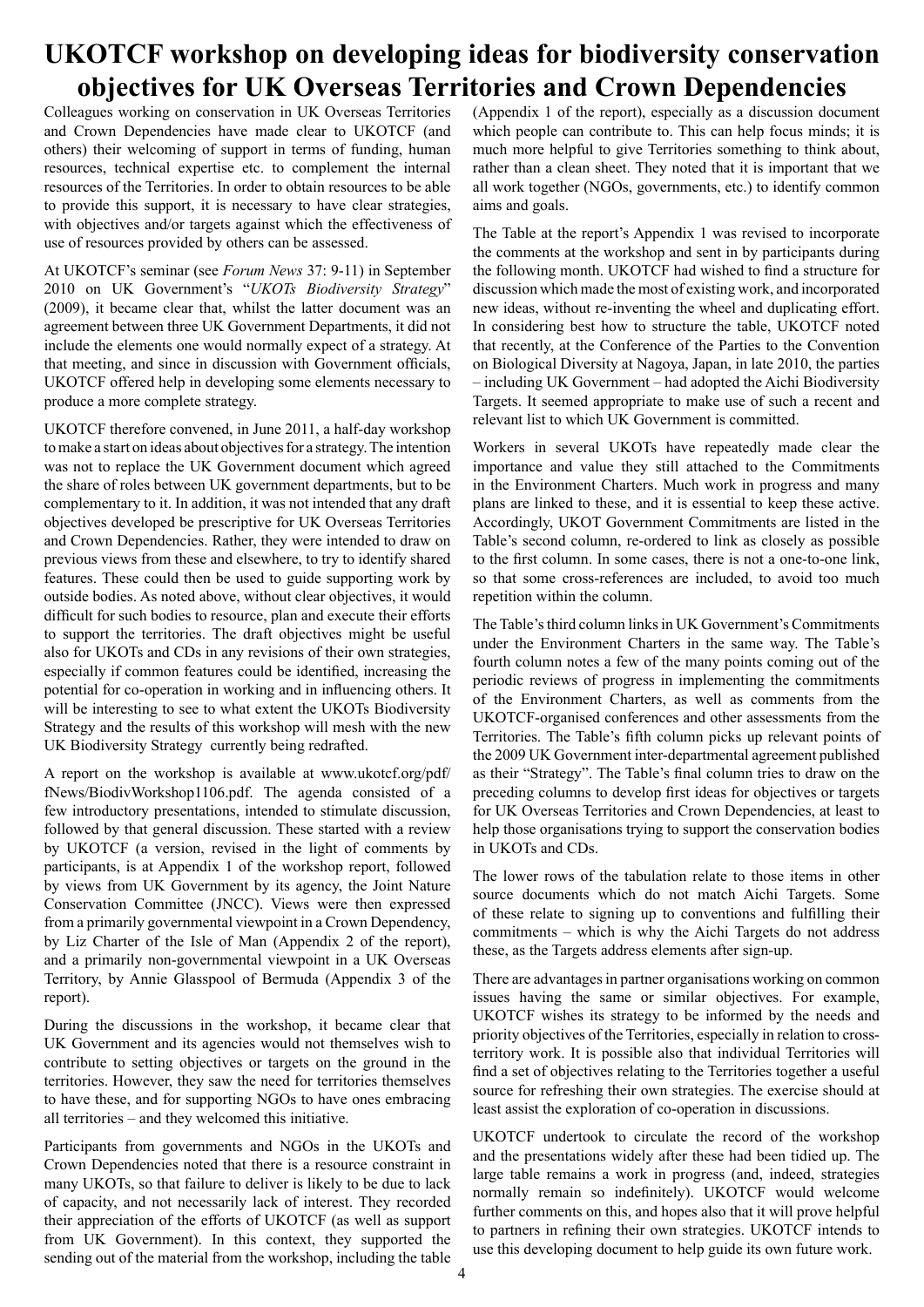# **Foreign & Commonwealth Office consult on new UKOT White Paper**

The consultation, which will run until 31 December 2011, seeks views from communities in the UKOTs and the UK.

The aims of UK Government's strategy, launched on the 27th September 2011, are to: strengthen the engagement and interaction between the UK and the Territories; work with Territories to strengthen good governance arrangements, public financial management and economic planning; and improve the quality and range of support available to the UKOTs.

 "Since we came to Office in May 2010, this Government has worked hard to re-invigorate the UK's relationship with the Overseas Territories. This consultation is an important part of that approach as we move toward a new White Paper on the Overseas

Territories next year" announced Minister for the Overseas Territories Henry Bellingham.

"There are many people and groups who have an interest in the future of the Overseas Territories and can provide us with insight into how to develop the UK's relationship with them. I look forward to receiving their ideas."

UKOTCF will prepare a submission, and encourages partners to comment, both directly to the FCO and via comments to UKOTCF.

For more information visit the FCO website at http:// ukoverseasterritories.readandcomment.com

# **UK Government's policy paper on nature gives priority to UKOT biodiversity**

UK Government's recent consultation paper on nature policy did not mention UK Overseas Territories. UKOTCF commented on this consultation, pointing out that most of the globally important biodiversity for which UK is responsible is in the UKOTs.

UKOTCF is pleased that the Government has taken this into account. The resulting White Paper, The Natural Choice: securing the value of nature, published recently says:

"We will also continue to give priority to the UK Overseas Territories (OTs) Biodiversity Strategy, through a co-ordinated approach across government that is led by the National Security Council. The Government will continue its engagement with

# **British Birdfair 2011**

UKOTCF once again had a stand at the British Birdwatching Fair. This is held once a year, at Egleton Water, Rutland, this year from Friday 19 August to Sunday 21 August. The stand was manned this year by Catherine Wensink (UKOTCF co-ordinator), MSc student Phil Sanders (a willing volunteer who we hope to welcome back again) and Ann and Mike Pienkowski.

Rutland Water is home to the first ospreys to breed in England for 150 years. This year a sculpture celebrating the osprey, made mostly from paper, was exhibited (pictured). Ospreys are also, of course, one of the magnificent bird species which can be seen in many of our Caribbean UKOTs. Visitors to the UKOTCF stand had the chance to view the UKOTCF DVD made to celebrate the opening of the bird watching trails in TCI (see pp 1-2 of this issue), in which one of the TCI ospreys features.

One of the main reasons for UKOTCF having a stand at the Fair is to highlight the biodiversity of the UKOTs. It was particularly encouraging this year that there was clearly a greater awareness amongst the people visiting the stand of the biodiversity value of the UKOTs, the need for more resources to support the UKOTs in their efforts to conserve this, and the responsibility of UK Government to contribute to this. The sparcity of UK Government contribution to the rat eradication programme on South Georgia was a topic which many people were keen to discuss with us, following on a presentation by Tony Martin, the director of this project, at the Bird Fair.

A large number of people visited us, and expressed interest and support for what UKOTCF is doing. We were particularly pleased to welcome Michael Gore, ex-Governor of the Cayman Islands

the OTs in their efforts to conserve their biodiversity through programmes such as the Flagship Species Fund and one-off initiatives such as the £200,000 contribution towards a project to eradicate rodents on Henderson Island in the Pitcairn Group.

Moreover, the Darwin Initiative is also making a significant difference to wildlife in our OTs. An additional £1.5 million has already been invested in Darwin projects in the three years from 2010, and this sum will increase further as a result of the new Darwin funding referred to above."

The White Paper can be read at http://www.official-documents. gov.uk/document/cm80/8082/8082.pdf

and former UKOTCF Council member and Chairman of its Wider Caribbean Working Group, and Andrew Dobson, president of Associate organisation the Bermuda Audubon Society, as well as various colleagues from RSPB working in UKOTs, for whom we were able to provide some advice on matters of common interest. As usual, the UKOTCF stand was close to that of Falklands Conservation, allowing useful chats in moments when the pressure of visitors eased slightly

Many visitors to the stand enquired about how to visit some of the remoter UKOTs, and this is where UKOTCF corporate member Oceanwide Expeditions (whose senior executives also visited the stand) might have a solution (see *Forum News* 37:17).

The quizzes and Caribbean Rum punch "Happy Hour" (both now becoming something of a UKOTCF tradition at the Bird Fair) were very successful. So, look out for us next year at the British Birdwatching Fair (17-19 August 2012).



*The osprey with its 40 ft wingspan was star attraction at the Bird Fair. Photo: Catherine Wensink*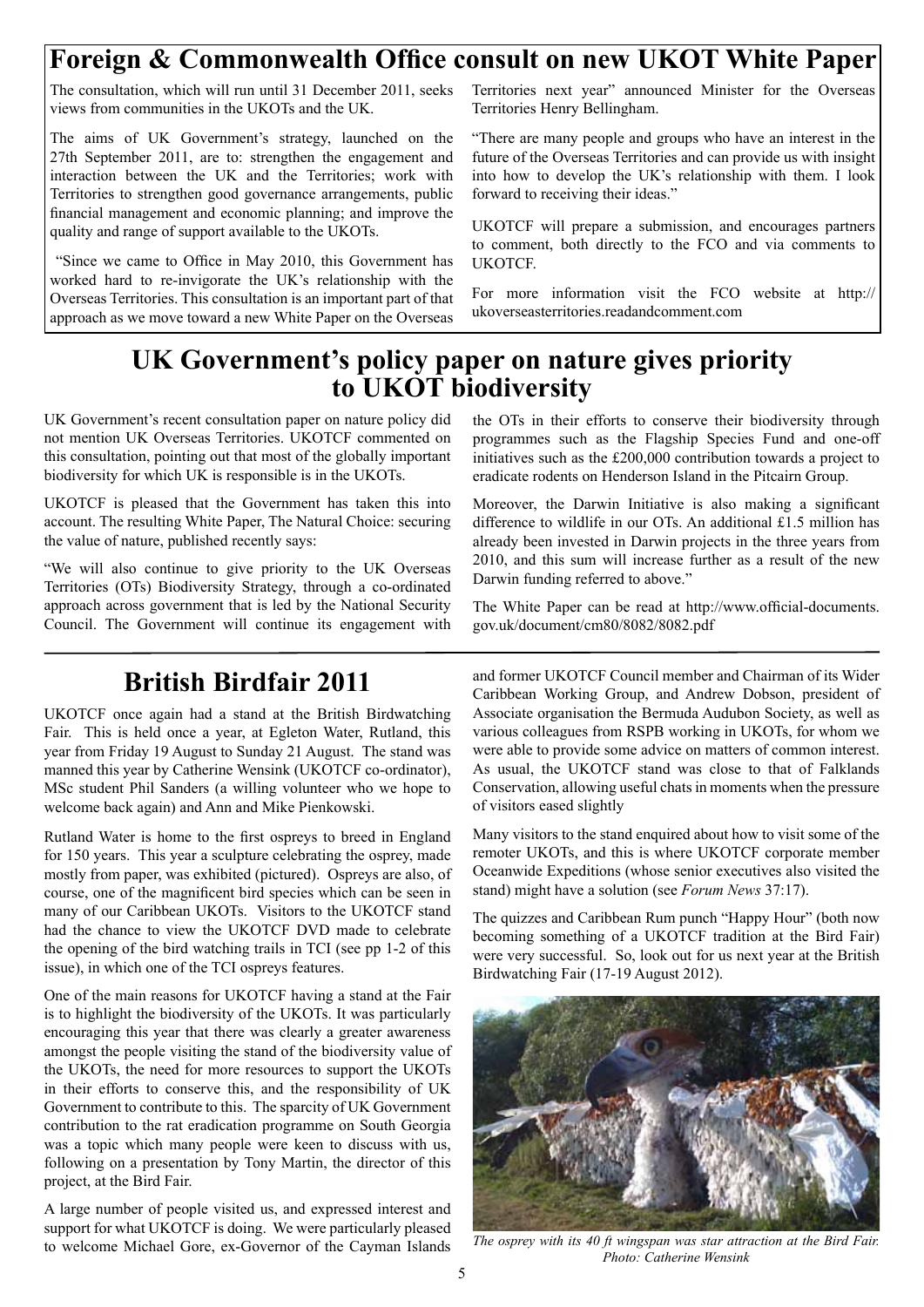# **FCO and DFID break 20 years of funding for environmental conservation in the UKOTs**

In an extraordinary announcement in late September (see Box), the Foreign & Commonwealth Office and the Department of International Development suspended their OTEP small grants programme, despite assurances from both present and previous governments that this would continue. This means that, for the first time for some 20 years, there will be no FCO fund to which those working on environmental conservation in the UKOTs can apply  $-$  for even the modest funding previously available. This is a remarkably negative achievement by the UK Government, especially in view of the Foreign Secretary's underlining earlier this year the Government's ongoing commitment to "cherish the rich environmental assets" of the UKOTs "for which, together, we are responsible." It is all the more extraordinary given that the commitment to OTEP funding was one of the very few specific commitments made in the "UKOTs Biodiversity Strategy" produced in 2009 but endorsed by the present government. "The UK Government will:

i. provide project funds for biodiversity conservation and wider environmental management, within the resource limits of each department, aiming to increase the amount of money available to at least £2 million pa. This will be achieved by:

a) maintaining OTEP (which funds some biodiversity projects and

some wider environmental projects) with a budget of at least £1 million pa"

Clearly, words have a different meaning to FCO than to other humans.

Typical of the increasingly secretive way that UK Government and its agencies have adopted over recent years to environmental matters in the UKOTs (and other aspects), the Government did not consult NGOs about possible options – not even those on the OTEP panel. This is in marked contrast with earlier years, when joint Governmental/NGO discussion, planning and collaboration were the norm – with very constructive results, showing great value-for-money by combining volunteer effort and modest Government funding. A senior conservationist with experience of government and NGO working commented: "This sort of secrecy tends to occur when government officials have little experience and few skills in the areas concerned, and consequently have no confidence in their ability to maintain their arguments to wider discussion, not realising that this is usually constructive."

In this context, it is particularly worrying that  $FCO & DFID$ are centralising their decisions as to how money will be spent,

#### **The circular on OTEP of 26 September 2011 from FCO and DFID**

Dear OTEP Stakeholders,

The Foreign Secretary announced in Parliament earlier this year that a new White Paper would be developed to bring together all aspects of the Government's policies on the Overseas Territories. In that same statement, the Foreign Secretary underlined the Government's ongoing commitment to 'cherish the rich environmental assets' of the OTs 'for which, together, we are responsible'.

Since this announcement, the FCO and DFID have been liaising with DEFRA and other colleagues across Government about how the UK's support to the ongoing environmental protection and conservation should be best delivered. In addition to making funding available for environmental project work through the Overseas Territories Environment Programme (OTEP), the FCO has commissioned the Joint Nature Conservation Committee to undertake two pilot projects, in the Falkland Islands and the British Virgin Islands, to look at how the UK Government might help OT Governments better to integrate – or mainstream – environmental issues.

These projects are designed to be highly participatory. Their aims are to understand the state of knowledge, legislation and capacity within each Territory to deal with environmental issues, and to assess the value of the natural environment to the economy. They will bring together the full range of stakeholders in a workshop to discuss findings and highlight areas where action could be taken to improve current processes on which future environmental engagement can then build. The intention is to use the results of these projects to identify how the UK can utilise its environmental funding and expertise to deliver more strategic, long-term outcomes within the OTs.

Whilst this work continues, FCO and DFID have agreed not to proceed with the usual OTEP bidding process for projects starting in 2012. The Government fully recognises that projects funded under OTEP have delivered considerable benefits across the UK's Overseas Territories, and have collectively raised awareness of the environmental importance of the OTs within the Territories, across the UK and globally. Both FCO and DFID remain committed to continued environmental funding in line with the levels available this year, for at least the next two years. However, in light of the developments set out above, and as a significant proportion of the funding available next year has already been committed to ongoing, multi-year projects, we did not consider that the considerable efforts of all those involved in proceeding with a full bidding round would be justifiable.

The next few years are likely to be something of a hybrid. Further work will be undertaken to support greater integration of environmental issues within those OTs which are in a position to make such progress. Specific project work will likely continue in other OTs, particularly through DFID, in the ODA-eligible Territories, i.e. those which qualify for development funding (ODA stands for Official Development Assistance with the list of ODA eligible countries and territories being published annually by the OECD Development Assistance Committee DAC http://www.oecd.org/document/45/0,3746,en\_2649\_34447\_2093101\_1\_1\_1\_1,00.html). In fact, as DFID has funding mechanisms in place that allows a carry-over to next year of the funding that would have been available to an OTEP bidding process from this year, they will be able to make available more resource for such specific projects in 2013-14.

Biodiversity funding through Defra's Darwin Initiative (which covers developing countries and the UK's Overseas Territories and is now co-funded by DFID) will remain unaffected. The Challenge Fund component of the Darwin Initiative which funds scoping projects in OTs to assess the feasibility of proposed projects will also remain in place and funding of main projects in the OTs will continue. Despite funding cuts across Government the Darwin Initiative has been protected and even increased with the guarantee of DFID funding for the next 4 years.

FCO, DFID and DEFRA will continue to work together on OT environmental issues. We look forward to continuing to engage actively with you all to ensure that the collective outcomes we have achieved to date through OTEP, in terms of direct environmental benefits to the OTs, as well as raising awareness of their unique and valuable environments, is further developed and enhanced.

With best wishes, OTEP Secretariat Heather Christie, FCO Christine Roehrer, DFID OTEP@fco.gov.uk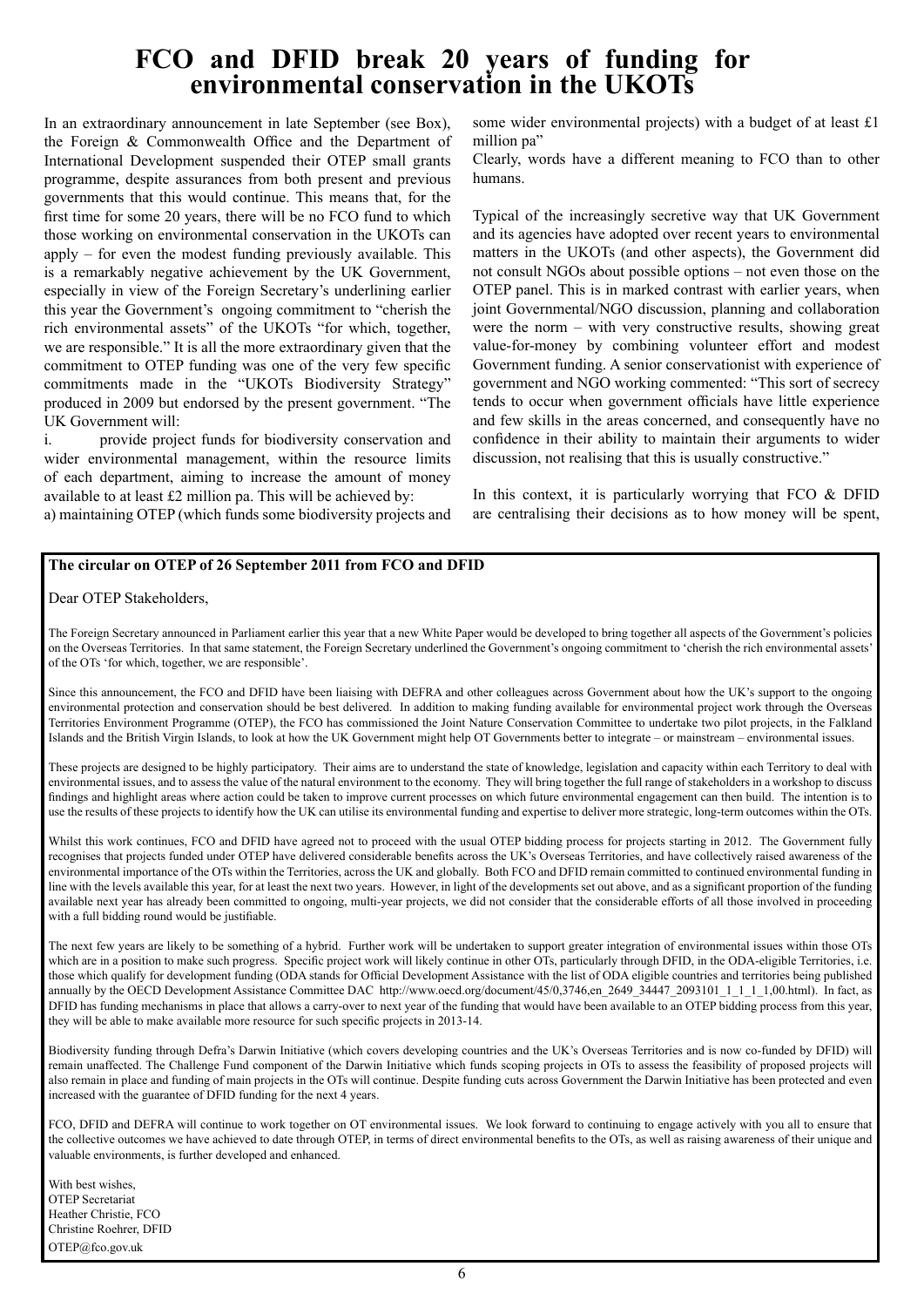further cutting out the input of ideas from bodies which work in UKOTs, and which have a more direct understanding of the conservation issues and needs. This is exacerbated by late notice. UKOTCF's Chairman commented: "It is typical of the irresponsible way in which UK Government addresses such matters that the announcement of a cancellation of the call was not made until about the time that the call is normally made. Because of the requirements of the call, preparatory work needs normally to be done in advance. Therefore, UKG will have, again, needlessly distracted work from conservation by causing wasted effort. It had been reasonable for UKOT conservation bodies to expect continuance of the programme, as this will be the first year for some 20 years that FCO has not had even a modest grant programme for conservation work available for UKOTs."

One of the most bizarre aspects of the FCO/DFID statement is that it indicated that one reason that OTEP is being suspended is so that it can review strategic outcomes within the UKOTs. This seems somewhat at variance with UKG's statements at UKOTCF's workshop in June 2011 on developing strategic objectives for conservation in the UKOTs; there, UK Government and its agencies indicated that they would not themselves wish to contribute to setting objectives or targets on the ground in the territories. It is all the more extraordinary given that the review of strategic outcomes – the proposed White Paper – was announced in March, so why the need to wait six months to announce OTEP's suspension? It looks all the stranger when reference is made once more to the "UKOTs Biodiversity Strategy" where a review of OTEP is flagged up - "in the longer term, consider establishing a new UK Government funding stream that would support a wide range of environmental activities (including biodiversity projects) within the Overseas Territories, and would subsume OTEP and the Overseas Territory elements of the Darwin Initiative". This does not seem to suggest shutting down OTEP prior to any review and such does not make any sense. It would appear that joined-up Government is still some way away.

In 2001, UKG drafted the Environment Charters which were signed between UKG and the governments of UKOTs. UKG committed itself (amongst other things) to: "Use the existing Environment Fund for the Overseas Territories, and promote access to other sources of public funding, for projects of lasting benefit to the Territory's environment." Barely a year later, FCO absent-mindedly cancelled EFOT. The combined protests of the NGOs and the UKOTs, focussed at the UKOTCF-organised Bermuda conference in early 2003, caused FCO managers (who were at that time responsive to reasoned arguments) to re-instate a fund within a few weeks. In the following year, FCO and DFID, in consultation with UKOTCF, jointly funded OTEP, to replace and extend EFOT. Will current FCO and DFID managers be as sensible?

The FCO/DFID circular speaks of engaging with stakeholders, but their recent record here is not good, engagement having declined markedly in recent years. About 6 years ago, FCO closed down its environmental department (which had engaged well) and dropped almost all its environmental posts. Soon after, unilaterally and without discussion, it ended the very useful joint Government/NGO joint meetings which had been jointly chaired for many years by UKOTCF and FCO. Other contacts were also reduced. FCO & DFID have ended the small grant which helped UKOTCF fulfil UKG's request (which is still current, without funding – see elsewhere in this issue of *Forum News*) to publicise and disseminate information on OTEP. After two years of prevarication, UKG indicated earlier this year that it would no longer contribute to the UKOTCF-organised 3-yearly conferences, highly valued by conservation practitioners in the UKOTs (see below in this *Forum News*). Now, OTEP has been suspended. All this has taken place without consultation with NGOs or others  $-$  a markedly retrograde step since the situation up to 2005.

Fine words emerge from UK Government on conservation in the UKOTs; actions are somewhat different.

### **UKOT/CD conference in 2012 cancelled because of discontinued support from UK Government**

The 3-yearly conferences for conservation practitioners in the UKOTs are highly appreciated by these persons, who report that they find them invaluable aids to achieving conservation in effective and cost-effective ways.

An initial approach was made in 2009 to FCO/DFID/DEFRA to contribute to the funding of a 2012 conference. This had been dealt with by the inter-departmental officials group, but then delegated to DFID to lead on the group's behalf. In correspondence in late 2009/ early 2010, DFID requested further information from UKOTCF (most of which had already been provided). UKOTCF's response to this request had then remained unanswered, despite several reminders. UKOTCF officers enquired in early 2011 of the DEFRA official, who convenes the inter-departmental officials group, whether the inter-departmental officials group had considered the matter further.

However, he referred the matter back to DFID on the grounds that this was a matter just for that Department (despite previous communications to the contrary). UKOTCF therefore approached the DFID officer who had replaced the one who had been dealing with the matter originally. She agreed to look into the issue (not having been involved in the earlier exchanges). Bizarrely, a

response was subsequently received from FCO, stating that no funding was likely to be available – so perhaps it was still an interdepartmental matter, after all! Meanwhile, it had been noted that a UKOT conference (although not necessarily described in those terms) had appeared in JNCC's work programme for 2012. NGOs are somewhat unhappy that the government appears to have switched funding, from an NGO which had developed an effective approach, to another process within Government – not quite what the new Government's Big Society was supposed to be about.

All this has put UKOTCF in a difficult position. The unnecessarily long delays in responses from UK Government meant that UKOTCF has been unable to provide a definitive response either to partners from across the UKOTs who were enquiring when the next conference would be held, or to other partners who had kindly offered to host the event.

The timescales involved in preparatory work mean that an event in 2012 is now impractical (irrespective of funding availability), and that even a 2013 conference would be challenging. Nevertheless, UKOTCF continues to look for ways in which this valuable and appreciated activity will be reinstated in some form in a future year.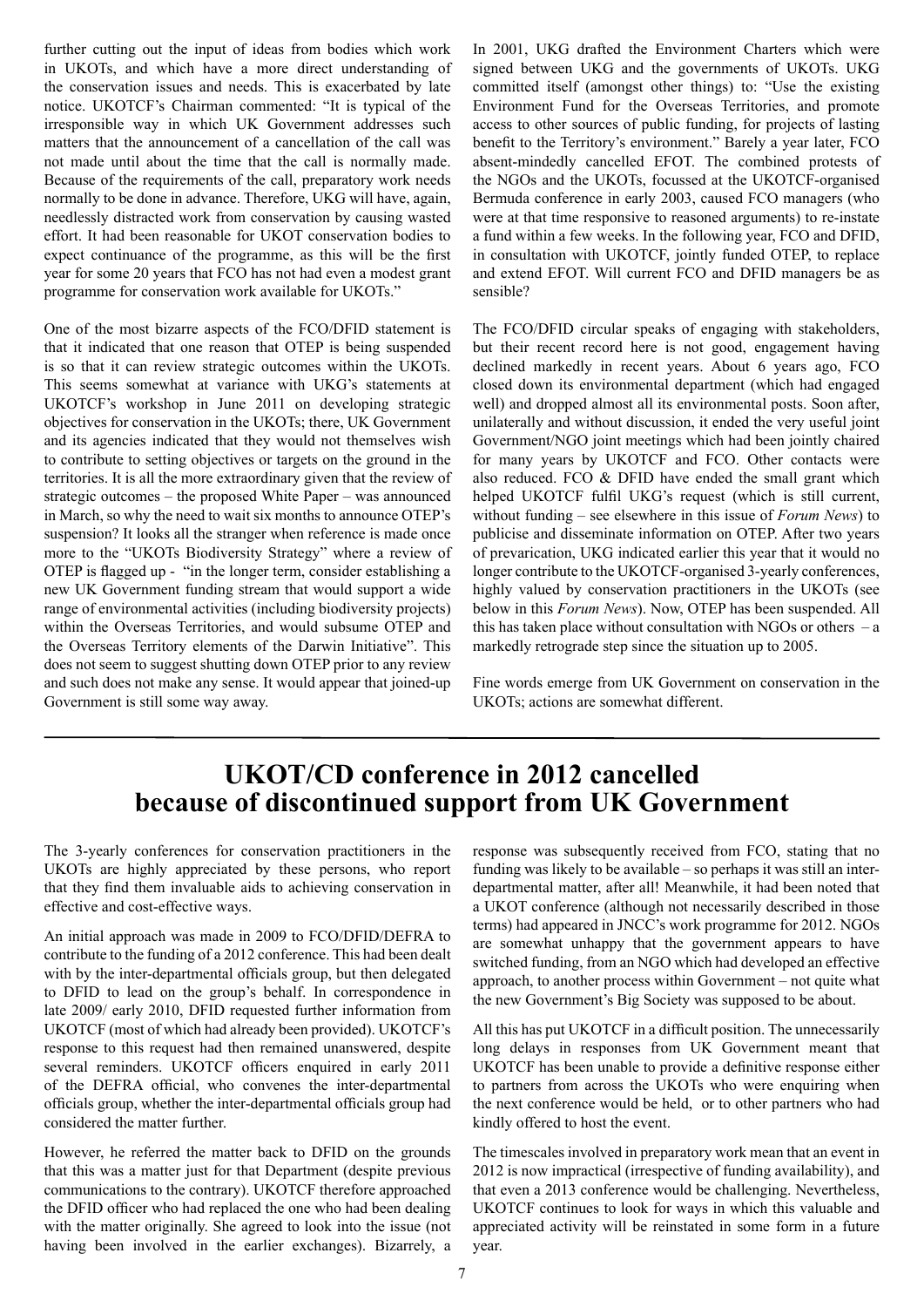## **EU announces €2 million pilot scheme for biodiversity projects in Overseas Territories**

Several years ago, UKOTCF and its French and Netherlands partners in Bioverseas indicated to the European Commission the need for a scheme to make support available for conservation in the Overseas Countries & Territories (OCTs) of European Union (EU) Member States and also those Outermost Regions (ORs) not covered by the EU's conservation directives. This would be a voluntary scheme inspired by the statutory *Natura 2000* sites within the EU itself.

At the meeting was Mr Ladislav Miko (now Deputy Director General of the European Commission's DG SANCO, previously acting as Director for Nature of the European Commission's DG Environment). He extended the idea at the July 2008 conference on *The European Union and its Overseas Entities: Strategies to counter Climate Change and Biodiversity Loss*, held in La Réunion under the French Presidency of the European Union and attended by UKOTCF.

Paragraph 13 of the Message from Réunion Island said:

"There is an urgent need for EU Member States and the European Commission, together with the ORs and OCTs, to establish a voluntary scheme for the protection of species and habitats, inspired by the Natura 2000 approach. This scheme should be easily accessible, flexible, adapted to the local situation, balance conservation and development needs, as well as take into account existing mechanisms and tools. The implementation of the scheme should be based on local commitment and shared financing."

Mr Miko then led the development of this concept as BEST, the voluntary scheme for Biodiversity and Ecosystem Services in the

Territories of Europe Overseas. Mr Maurice Ponga, and Mr Elie Hoarau, both Members of the European Parliament elected for the overseas constituency, were instrumental in securing funding for 'preparatory action'.

In October 2010, at the tenth meeting of the Conference of the Parties to the Convention on Biological Diversity in Nagoya, Japan, representatives of the European Commission, the European Parliament, France and the United Kingdom jointly announced this voluntary scheme. The funding was approved in December 2010 and on 1 March the Commission announced the pilot scheme with  $E2$  million for the implementation of BEST pilot projects in 2011 and a call for proposal was made in May,

Bioverseas is the joint initiative of the umbrella conservation bodies for the overseas territories of the Netherlands, France and UK (UKOTCF). DCNA (Dutch Caribbean Nature Association) addresses conservation in the Netherlands territories in the Caribbean. The French National Committee of IUCN (UICN-F) has a committee which acts as an umbrella body for nature conservation in the French overseas regions and territories.

The project submitted by Bioverseas will, if successful, strengthen links between organisation in the EUOTs with EU, bring them together at a meeting and look at building initiatives for future rounds of BEST with some small development projects. UKOTCF is also a partner together with DCNA in a proposal by UICN-FR looking at judicial tools for declaring protected areas and testing methodologies to do so. Successful projects will be notified in November 2011 if the European Commission stays on schedule.

# **New UK Tentative List of World Heritage Sites**

UKOTCF has long been concerned at the under-representation of the outstanding heritage of UK Overseas Territories amongst UK's actual and proposed World Heritage Sites; a concern shared by a wide consultation commissioned by UK's Department of Culture, Media & Sport (DCMS) in 2009. Countries can propose sites for World Heritage status only after they are included in the national Tentative List. In 2010, DCMS invited bids for sites for a new UK Tentative List, to replace the List issued in 1999. 38 sites were put forward, including 4 from the UKOTs and 2 from a Crown Dependency. DCMS appointed an expert panel to assess these.

On 22 March 2011, DCMS Minister for Tourism and Heritage, John Penrose MP, announced that UK Government is following the recommendations of this panel that the new UK Tentative List includes three UKOT sites. These are:

- Gorham's Cave Complex, Gibraltar: a site important for remains of Neanderthal man and other features of human archaeology;
- The Island of St Helena: a site of quite staggering world importance for many endemic species, genera and ecosystems, as well as of great historical importance;
- The Turks & Caicos Islands: a site of great importance to endemic species, migratory birds, coral reefs and the location of an internationally important salt industry for centuries.



*Aspects of the tremendous biodiversity of St Helena. Foreground: the cloud forest of the Peaks; the background, only 5 km away, the desert of Prosperous Bay Plain with many endemic invertebrates. Photo: Dr Mike Pienkowski*

UKOTCF remains ready to assist, where possible, in the further work necessary to take forward these cases for designation.

UKOTCF is disappointed that Fountains Cavern, Anguilla, which was on the 1999 List, has been dropped from the new List. This is despite progress towards designation of this site, which would have been the first World Heritage Site of ceremony and rock-art of the native Caribbean people.

The UKOT sites already on the World Heritage List are:

• Henderson Island, Pitcairn: for its remarkably intact natural ecosystems and endemic species;

• Gough and Inaccessible Islands, Tristan da Cunha: for their natural systems, endemic species and hugely important seabird populations;

Historic Town of St George and Related Fortifications, Bermuda: for historic buildings.

8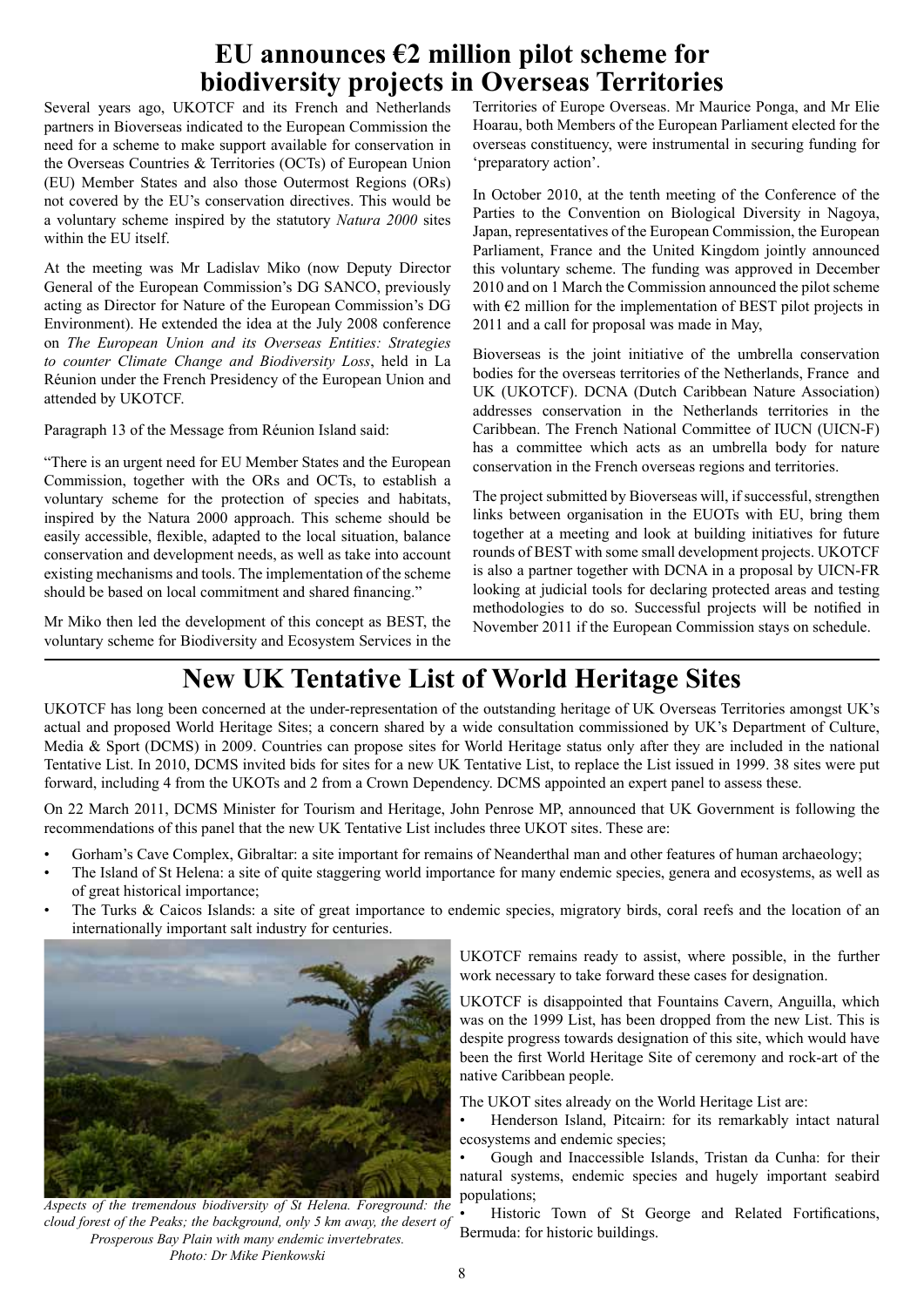# **Bermuda concern about Special Development Order for Tucker's Point**

Elsewhere in this issue of *Forum News*, the great lead being taken by the Bermuda Government to protect the Sargasso Sea is reported. Unfortunately, there is currently a major threat to Bermuda's terrestrial and marine environment via built development.

In early 2011, a proposed development at Tucker's Point caused a great deal of concern amongst environmentalists, including UKOTCF member organisations, the Audubon Society. News items



National Trust and the Bermuda *development, as seen in the background, would have on Tuckers Point.* seemed to be driving the granting Dr David Wingate explains to protestors the potential impact a financial considerations which *Photo: Mark Tatem*

about this were posted on the UKOTCF website. The developers wanted to build private homes and hotel accommodation over critical habitat. The land earmarked for the development includes pristine hills and endangered woodland on top of a network of ancient underground caves. Only very small areas of natural habitat survive in Bermuda, and the hills of Castle Harbour are one of the few places left where multiple habitats of major and critical significance are sustained. The geology of the area has meant that it has remained relatively undeveloped while the rest of Bermuda was being built upon. Indirectly, this has resulted in this section of the island serving as a safe haven for numerous unique life forms, many critically endangered, in the most extensive remaining tracts of forest left that pre-date settlement. These areas consist of some of the last natural refuges of critically endangered flora such as the yellow-wood tree or the endemic wild Bermuda pepper, to name a few. The caves include many endemic species in their waters and are the prime reason why this area is part of a proposed Wetland of International Importance under the Ramsar Convention – so that UK and Bermuda Governments have an international responsibility to safeguard their natural state. Allowing large swathes of green

of a SDO. The operators of Tucker's Point, Rosewood Hotels and Resorts, claimed that expansion was needed to secure the five star resort's financial viability. The Bermuda Government position was that the SDO was in the national interest as the resort is important to Bermuda's tourism product.

space to be used for property development is against the sustainability principles enshrined in Bermuda's planning law. The Planning Development Applications Board (DAB) does not have the authority to allow such a large development on open space. However a Special Development Order (SDO) can be used to circumvent those statutes if Government deems it

a 'national priority'.

Of particular concern were the

The conservation NGOs grouped together to protest about this. They held a huge protest walk, involving 2000 people, where they demonstrated what would be lost if the development went ahead. Despite this, an amended SDO was passed on 25 March 2011, which did scale back the original proposal (although undermining the arguments originally made in favour of it). However, conservationists in Bermuda are concerned that the concessions made in the amended SDO did not address the fundamental problem of allowing further development in this area.

As with any development on the Island, Tucker's Point must now submit a plan to the DAB, which will then decide whether to approve it. The Bermuda Environmental Sustainability Taskforce (BEST) is preparing to lobby the DAB, and possibly Environment Minister Walter Roban, when the developers lodge their proposal.

# **Sargasso Sea Alliance**

The Sargasso Sea is a unique pelagic ecosystem based on species of Sargassum that are able to develop without contact with land. The Sargasso Sea is bounded by ocean currents circulating in the North Atlantic. It includes the Bermudan Economic Exclusive Zone (EEZ), but the vast majority occurs outside national jurisdiction. The Sargasso Sea supports a range of endemic species and plays a critical role in supporting the life-cycle of a number of threatened and endangered species such as the Porbeagle shark, the American and the European eel, as well as billfish, tuna and several species of turtle. There is emerging recognition of the crucial role it plays in the wider ecosystem ranging from the Atlantic to the Caribbean and the Gulf of Mexico.

There is, as yet, no general international mechanism for the establishment of Marine Protected Areas (MPAs) on the high seas, or Pelagic Protected Areas (PPAs). The Sargasso Sea Alliance (www.sargassoalliance.org) has been formed to promote international recognition of the importance of the Sargasso Sea ecosystem and widespread understanding of its value within the greater temperate/sub-tropical North Atlantic ecosystem.

The Sargasso Sea Alliance is a partnership led by the Bermuda Government, in collaboration with scientists, international marine conservation groups and private donors, who all share a vision of

protecting the unique and vulnerable ocean ecosystem that is the Sargasso Sea.

As a first step towards protection of the wider Sargasso Sea, the Bermuda Government are working with the Pew Environment Trust amongst others to establish a large marine reserve somewhere within Bermuda's 200 mile exclusive economic zone (EEZ).

# **Progress towards Dog Island rat eradication**

Funding has now been secured for a rat eradication programme on Dog Island, which is a low lying, uninhabited rocky island, 13 km northwest of the main island of Anguilla. A rat eradication feasibility study was conducted in 2007, with funding from OTEP (*Forum News* 31: 7) but significant funds were needed to carry out rat eradication of the entire island.

The National Fish and Wildlife Foundation has now committed US\$205,000 from its Seabirds Keystone Initiative to this project. Matching funding and in-kind support, worth at least US\$238,000, will be provided by the project partners: Fauna and Flora International, Anguilla National Trust, Anguilla Department of Environment and Royal Society for the Protection of Birds.

Dog Island is one of the Caribbean's most important seabird islands, with nine breeding species of seabirds, as well as being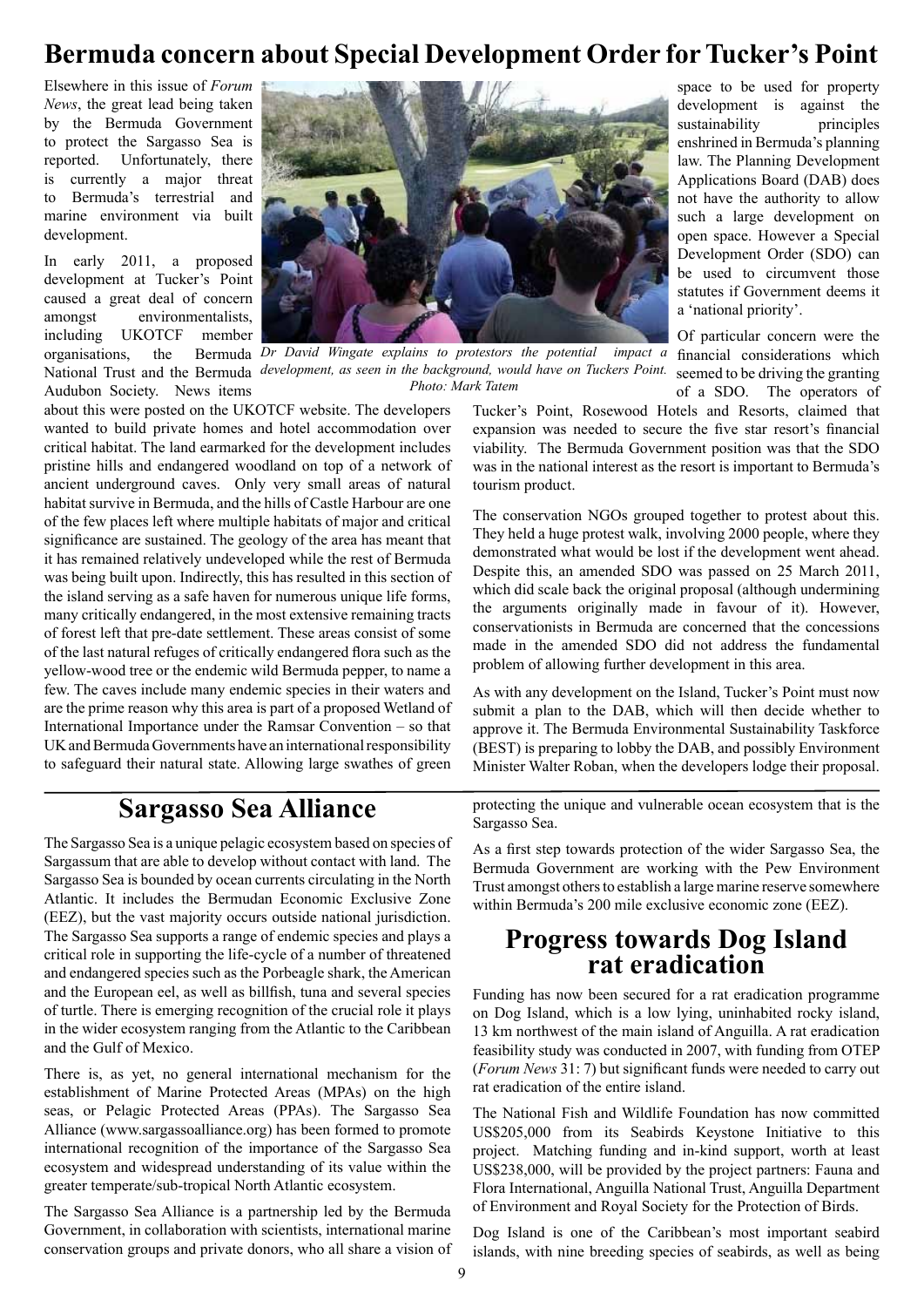significant for hawksbill, leatherback and green turtles, and endemic terrestrial reptiles. Introduced black rats and feral goats have had an enormous impact on the native flora and fauna.

The implementation of the eradication programme is planned for January to April 2012. Dog Island is the largest island in the eastern Caribbean on which a rat eradication programme is being undertaken, and has the potential to serve as a model for other UKOTs and Caribbean Islands.

### **SCSCB**

The Society for the Conservation and Study of Caribbean Birds (SCSCB) meeting in the Bahamas in July was a great opportunity to catch up with news, old friends, and make new ones. An informal meeting of the UKOTCF Wider Caribbean Working Group enabled valuable face-to-face discussions with colleagues who would normally only be able to participate in such meetings by Skype.

A host of interesting presentations and workshops made this a very valuable event. With reference to the UKOTs, Mike Pienkowski (UKOTCF) gave a well-received presentation about the development and official opening of the TCI Grand Turk Bird Trails, a few days earlier. Farah Mukhida (Anguilla National Trust) talked about the rat eradication programme for Dog Island, explaining the challenges and potential for this project (see pp 9-10 in this issue of *Forum News*). Ted Eubanks explained the concept of the Caribbean Birding Trail, which has great potential for the Caribbean UKOTs as well as the region as a whole. The Seabird Conservation Workshop highlighted the urgent need for information about seabird populations in the Caribbean, especially in the context of the Deep Horizon Oil Spill. The presentations and discussions highlighted the challenges and cost of acquiring monitoring information for seabirds. For example, the TCI seabird counts made by UKOTCF in 2002 and repeated in 2009 (see p. 3 in this issue) provided the only information from TCI in the database.

Throughout the meeting, presentations of studies which were funded by international funding mechanisms highlighted the challenges facing the UKOTs, in that many of the funding sources cited were unavailable to UK Overseas Territories. This remains a great source of frustration for UKOTs, in that equivalent funding from UK is not available.

## **Big Lottery consultation**

The UK Government is consulting on new policy directions of the Big Lottery Fund. In common with other funds of the National Lottery, this does not currently give grants to UK Overseas Territories. UKOTCF will comment, and encourages others to do so – see www.cabinetoffice.gov.uk/resource-library/big-lotteryfund-consultation-proposed-policy-directions

# **Tristan Oil Spill Recovery Efforts**

The *MS Oliva*, a 75,300 tonne bulk carrier en route from Santos in Brazil to Singapore carrying 65,000 tonnes of soya beans, ran aground on Nightingale Island, Tristan da Cunha on 16 March 2011. Fortunately, all 22 crew were rescued. Fifteen crew members were taken to Tristan aboard the *MV Edinburgh* and were looked after by Islanders. The remaining crew returned to Nightingale Island aboard the *MV Edinburgh* to monitor the vessel and await the arrival of the salvage team which arrived from Cape Town.

Bad weather caused the *MS Oliva* to begin to break up and heavy oil leaked from the ship and surrounded Nightingale's coast. A team from Tristan Conservation Department were already on Nightingale for other work, and made an initial assessment of the damage to Nightingale's seabirds. Unfortunately the oil spread to Inaccessible Island, a World Heritage Site, home to the flightless rail. Although a few birds were found dead, no significant impact on the population of rails is expected.

Around 3,700 Northern rockhopper penguins were brought to



*MS Oliva shortly after running aground on Nightingale Island Photo: Sean Burns* 

Tristan da Cunha and were rehabilitated by the local community. In June, three months after the first oiled were brought ashore, the final batch of birds were successfully released to the sea. A survival rate of approximately 10% was achieved through the dedication of the team.

Trevor Glass, Tristan da Cunha Conservation Officer, recently reported that the Tristan Conservation Department had measured the density of rockhopper penguins on Nightingale Island and found it to be higher than in 2009, which was excellent news.

In September, a dive team had been surveying the waters around Tristan. While diving the wreck, they had found that it had broken up dramatically. Kelp was already growing on the twisted metal. The administration had been advised previously that the weather was likely to break it up quickly. Subsequently, in shallow water, there was no sign of oil and limited evidence of soya beans. There are still some concerns for the fishery, the main livelihood for the islanders, as dredging in deeper water has collected rotting

soya from the sea bed. The insurers have committed to providing more equipment for a detailed survey and expert advice is being provided. Subject to the above, the marine environment around the island seems in a good condition but the sustainability of Tristan's economy is of great concern. Fisheries quotas have been re-modeled and have been sent to interested parties. Understanding the impact on juvenile lobster and recruitment may not be apparent for many years.

We are grateful to the Tristan da Cunha Association (www. tristandc.com) for posting updates, news and photographs. The local community on Tristan are to be congratulated on their efforts in dealing with this disaster. UKOTCF expects to be discussing with UK Government the lessons it has learnt during the handling of this matter and its revision of its future procedures for supporting UKOTs in such circumstances.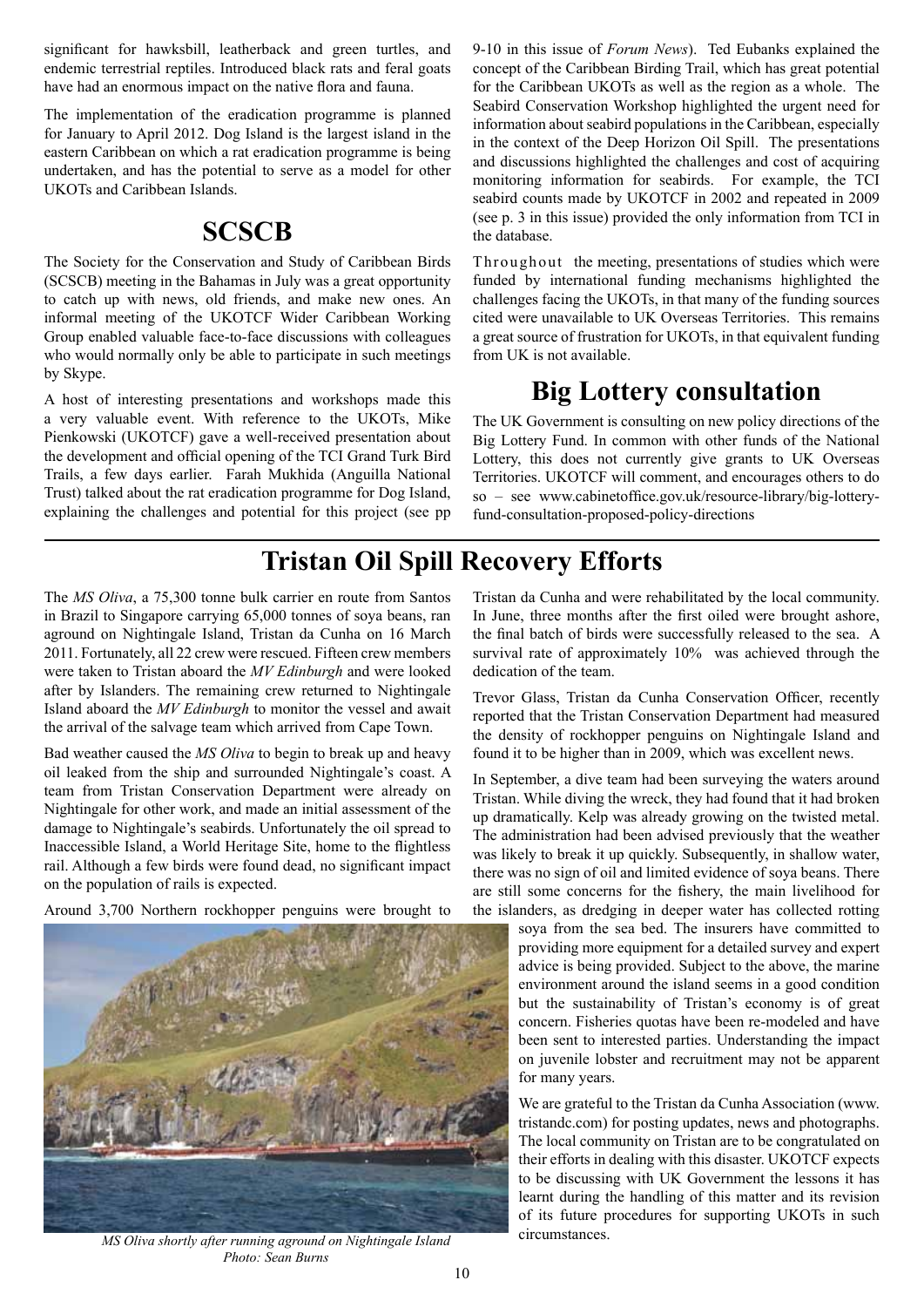# **New Associate Organisation: Turks and Caicos Reef Fund**

The Turks and Caicos Reef Fund (TCRF, www.tcreef.org) was established in 2010 to help preserve and protect the marine environment of the "Beautiful by Nature" Turks and Caicos Islands - an environment that draws so many visitors to the islands and is critical to the survival of the islands themselves. TCRF is raising money, primarily through voluntary donations from island visitors, for marine environment-focused research, education and preservation projects.



*Tube worms are filter-feeders living in colonies of up to twelve – pictured at Boat Cove. Photo: Turks and Caicos Reef Fund* 

Modelled after successful programmes on other islands, such as Bonaire in the Dutch Caribbean, TCRF is working with watersport operators and other retail establishments throughout the TCI to sell tags to scuba divers, which they can attach to their dive gear to show their support for TCRF. Snorkelers and other visitors can show their support by purchasing silicone wristbands from dozens of locations across the Turks & Caicos Islands. As TCI is rated highly and consistently as a dive destination and boasts some of the best beaches in the tropical Atlantic and Caribbean area, visitors and residents have a vested interest in preserving the health of the reefs and related marine environment.

> *Right: Reef Balls and tiles on the TCI Snorkel trail Photos: Richard Green Junior*

The first project that TCRF is undertaking is the restoration of the snorkel trail markers that were placed around the shallow inshore reef in front of the Coral Gardens resort on Providenciales. TCRF is working closely with the TCI Department of Environment and Coastal Resources (DECR), The snorkel trail is an attraction that is well known and heavily utilized by visitors to the islands, but hurricanes, storms and algae growth have taken their toll on the trail markers. These markers consist of tiles mounted on reef balls and are intended to provide snorkelers with valuable information about the reef and its inhabitants.

Unfortunately, in the decade since their installation with assistance from a UK grant, several of the trail markers have been broken or have disappeared. Even the ones that remain intact are in dire need of a thorough cleaning, as they are virtually unreadable due to algae and calcium build-up. The restoration effort will involve removing the trail marker tiles that remain, to give them a thorough cleaning and repairing their reef ball mounts. The missing and broken markers will be replaced with new markers that will be produced by the original local artists on Providenciales.

Founded by two long-time visitors and now part-time residents on Providenciales, TCRF is a completely voluntary organization with the founders donating their time to run the organization. Don Stark and David Stone are both avid divers and active in many environmental projects within TCI and elsewhere. Their goal for TCRF fundraising efforts are to return at least 85% of all the money raised to marine conservation programmes and projects across TCI.



# **Changes in UKOTCF officers**

Several changes in UKOTCF officers were detailed on pages 5-6 of the Annual Report April 201*0 – March 2011*. These are summarised here.

During the year, funding available to UKOTCF for the Development Officer role came to an end. Although Council kept this role going for much of the year on other funding, it reluctantly recognised that it was no longer able to continue the role after the end of the reported year. Council recorded its thanks to Dr Oliver Cheesman for his work in this role, together with earlier roles, including as representative of a Member organisation, as a Council member, and as WCWG Secretary. Council expressed its hope that there will be other roles for Oliver in UKOTCF in the future.

Other changes included Ann Pienkowski taking over as Wider Caribbean Working Group Secretary, while retaining her role as the Forum's Honorary Environmental Education Co-ordinator. Dr Keith Bensusan (of Gibraltar Ornithological & Natural History Society) was welcomed as Secretary of the Europe Territories

Working Group. Rob Thomas (of the Royal Zoological Society of Scotland) joined Karen Varnham as joint Chairpersons of the Southern Oceans Working Group, allowing Iain Orr to further develop the role of Parliamentary liaison officer.

Further changes took place at the AGM in September 2011. Mike Freeman stood down from Council. UKOTCF is very grateful to Mike for his support and contributions over the years, undoubtedly reaching a magnificent peak in organising the Jersey conference in 2006, but continuing in other contributions, notably on Council. We look forward to Mike's continued involvement via the Europe Territories Working Group. Colin Hindmarch's term on Council also ended at the AGM. His attention had become increasingly focused in recent years on the Net-BIOME project, to which he made a contribution which can genuinely be described as unique. Council welcomes its newly elected members, Rob Thomas, of the Royal Zoological Society of Scotland, and Alison Debney, of the Zoological Society of London. Profiles will appear in a future issue.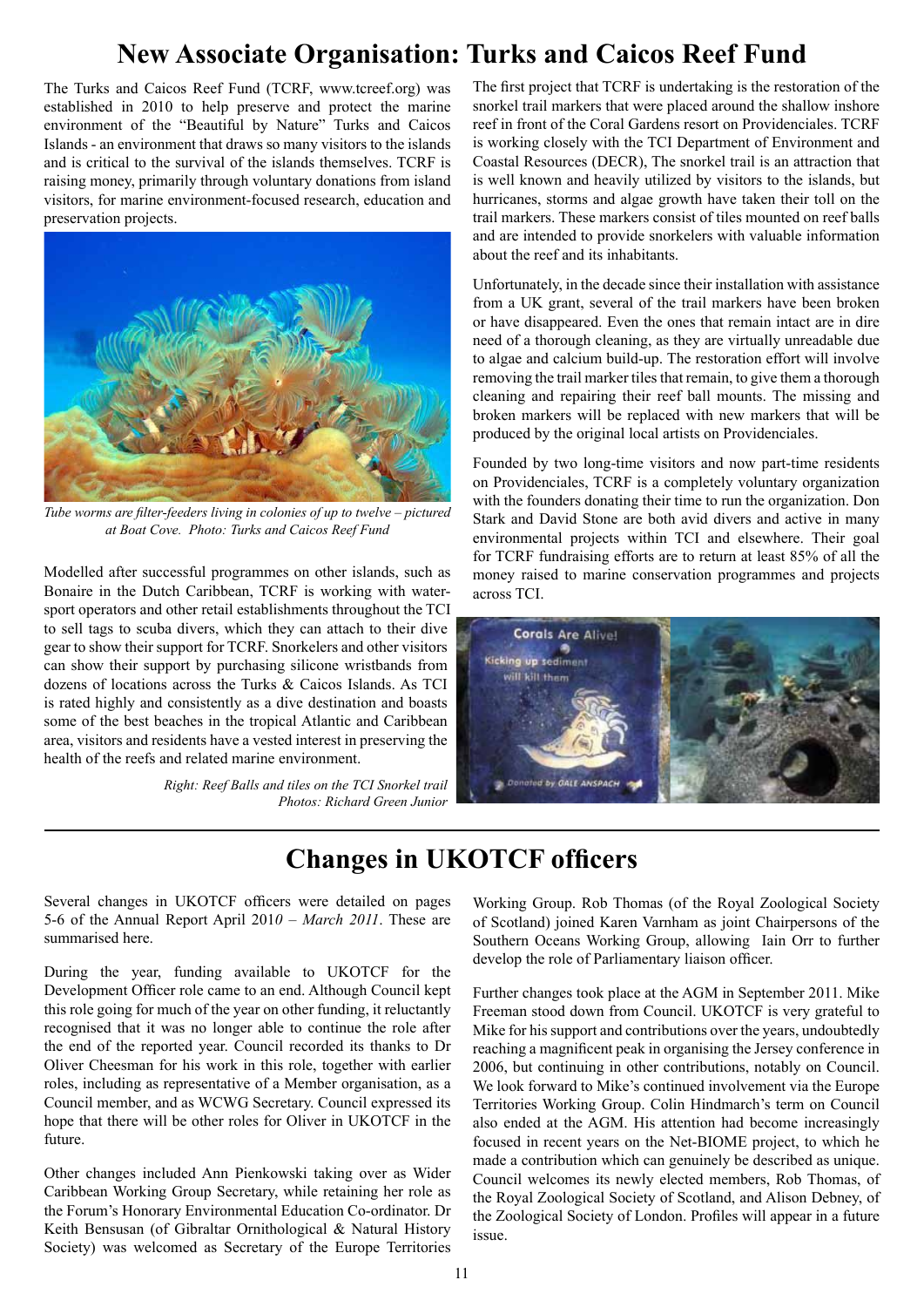## **Developing a community-led marine management action plan for the Pitcairn Islands**

In December 2010, Professor Terry Dawson from the University of Dundee made a preliminary visit to Pitcairn, conducted under the Darwin Initiative for the Overseas Territories Challenge Fund project. This project was a one-year pilot study of the marine ecosystems of the Pitcairn Island, comprising both desk-based research and a fieldwork (diving surveys) component, together with a series of stakeholder collaborations on Pitcairn to establish a community-led marine management action plan.

The principle aims of this project are to: engage and collaborate with local and international stakeholders to consolidate earlier marine survey data, fisheries and environmental reports and local community knowledge to produce a baseline report publication; establish an equipment pool on Pitcairn Island for diving and fishing monitoring and other activities; undertake preliminary marine surveys at selected sites to evaluate basic ecological status of the corals, fish and invertebrates; and, in collaboration with the Pitcairn Island Council, develop a Darwin Initiative main project application to establish a future conservation and management plan for the fisheries and marine and coastal biodiversity of the Pitcairn Islands for submission in 2011.



*St Paul's Pool is a popular location for swimming and snorkelling by the local community and could be utilised as a SCUBA training pool. Inset: drummer fish with yellow variation. Photos: Terry Dawson* 

During the stay, the visit of the cruise ship *Hanseatic* provided an opportunity for the Pitcairners to sell or trade their marine resources, mainly in the form of fresh fish, or live lobsters. This was an opportunity to evaluate the lobster fishing activity, which



*Lobster fishermen on Pitcairn. Photo: Terry Dawson* 

could form the basis of a sustainable fisheries management plan.

The lobsters are kept in large wire cages at the Bounty Bay landing site; these were lifted by the quayside crane (pictured). Approximately 200 lobsters were caught over a one-month period prior to the cruise ship arrival. All lobsters were retained, including berried females and undersized specimens. It was noted that only full adult-sized and non-berried were removed from the cage and sold to the cruise ship. Christian's Cafe at Big Fence, normally sells any remaining lobsters during their Friday-nightonly openings.

St Paul's Pool (pictured) is a natural rock pool located in the southeast of Pitcairn Island, and is regularly flushed by wave action, although it is a calm and safe place in normal sea conditions. The depth is up to 4 metres in places. Ecologically of note, there were some small coral formations (mainly *Acropora* and *Porites sp*.), diadema, holothuria and small reef fish (wrasse, moorish idols, including a small flounder *Bothus mancus*).

A Yamaha 30 HP outboard engine was purchased in New Zealand as part of the project. The outboard was prepared and installed on the Government of Pitcairn-owned Stabi-craft. This craft is available for hire by the local community at NZ\$25 per day, and provides safety cover if the lifeboats are deployed for community activities, such as fishing. A full circumnavigation was undertaken including to the site of the *SS Cornwallis*, an English merchantvessel which was wrecked on 23 January 1875.

South of the island, 200m from Hand Rock, the underwater landscape is a variation of rocks and boulders with many coral formations up to two metres in diameter. Alongside the species listed above, large shoals of drummer, unicorn fish and a whitetipped shark approximately five feet in length were observed. Significant fish species caught by spear-fishing included the coral trout *Variola louti* and greasy grouper *Epinephelus tauvina*.

From individual household surveys and discussion with the community, it was noted that virtually all households eat locallycaught fish, and many also eat lobster.

*For more information contact Professor Terry Dawson t.p.dawson@ dundee.ac.uk* 

### **Correction**

In the article *Remembrance wreath by Royal Botanic Gardens, Kew* that appeared in Forum News 37 (p.26), it was reported that '*Deschampsia flexuosa* tussock grass' from the Falkland Islands was included in the wreath. Unfortunately, neither name is correct for the giant native grass that has been very badly affected by overgrazing and burning. This plant is usually described as tussac grass, the older form of this species' name, which also serves to separate it from other tussock-forming grasses occurring on Southern Ocean islands. Furthermore, the scientific name for tussac grass is *Poa flabellata*. *Deschampsia flexuosa* is the scientific name for wavy hair-grass, a widespread small decorative grass with several cultivars that occurs in Europe and the Americas. UKOTCF thanks its friends at Falklands Conservation for correcting the information originally provided to UKOTCF.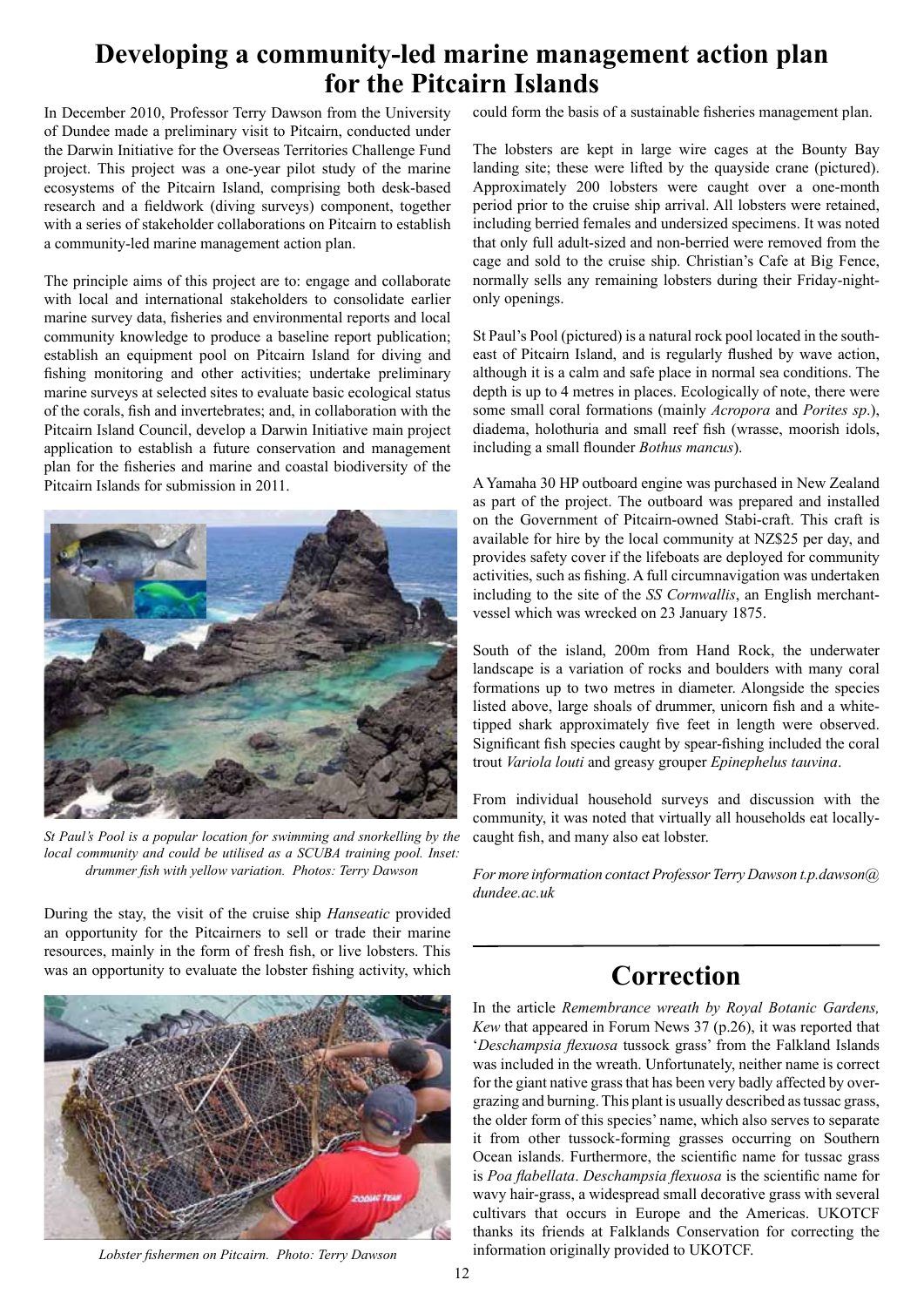# **Summaries of OTEP projects**

*The Overseas Territories Environment Programme (OTEP) was a joint programme of the Department for International Development (DFID) and the Foreign and Commonwealth Office (FCO) to support implementation of the Environment Charters and environmental management more generally in all the UK's Overseas Territories (but see pp 6-7 in this issue for news of FCO & DFID suspending this programme).* 

*The UK Overseas Territories Conservation Forum has been providing aspects of communication management for OTEP since the programme started, including material in* **Forum News** *and on its web-site, amongst other measures. Some of this work by UKOTCF was originally part-funded by DFID/ FCO as well as by UKOTCF itself. This arrangement ended in early 2011 when the UK Government discontinued funding of external dissemination work - even when, as with UKOTCF,* 

**Building a Foundation for Anguilla's Wetland Future (ANG801)**

The purpose of the project is to build an information and capacity base for Anguilla's globally important wetlands by: the publication of a wetland inventory; development of a National Wetland Conservation Plan; revision of Important Bird Area (IBA) designations and submission of sites for Ramsar designation; and the enhancement of local capacity (knowledge resources, skill development and institutional strengthening).

*Farah Mukhida, Anguilla National Trust antpam@anguillanet.com*



*Mangroves are important as nurseries for fish and other creatures, as they can prevent flooding and can lessening impacts of hurricanes. Photo: Anguilla National Trust* 

#### **Enhancing capacity for fisheries enforcement and management in Anguilla (ANG803)**

The purpose of this project is to improve fisheries enforcement and management capabilities. This will be achieved through: the enhancement of local capacity (knowledge resources, skill development, and institutional strengthening); the strengthening of the long-term fisheries monitoring system in Anguilla; and the creation of an on-going fisheries enforcement programme. *James C. Gumbs, Government of Anguilla james.gumbs@ gov.ai*

#### **Implementation of the Anguilla Energy Policy 2008-2020: Phase Two – Building The Anguilla Model (ANG807)**

The project is a 10-year plan for achieving carbon neutrality as a replicable model for small island nations worldwide as described

*this was very cost-effective because of the non-governmental contribution. This policy seems in complete conflict with the Government's declared wish for increased work in partnership with civil society. Despite this misguided and wasteful approach by UK Government, UKOTCF continues to try to find resources to maintain this service, but inevitably this will involve delays.* 

*Below, we publish abstracts of projects supported in the 2011 OTEP round. With the declining interest by FCO and DFID, UKOTCF envisages further problems in securing reports on projects, so that these can be disseminated, as FCO and DFID previously showed little interest in this important function. However, UKOTCF will continue to welcome these from project managers. Further information on some projects (including outputs in cases where these have been supplied by project managers) can be found in the OTEP section of www.ukotcf.org.* 

in *The Anguilla Model*. Successful implementation of Anguilla's climate change mitigation strategy will impact livelihoods and employment, economic development, environmental management - including waste stream management and local food production, human resource development and education.

*Beth Barry, The Anguilla Renewable Energy Office beth@ anguillareo.org*

#### **An Ecosystem Approach to Plant Conservation on Ascension Island (ASC801)**

This project will be a significant advance towards an ecosystem approach to the conservation of the endemic and native plants of Ascension Island. This will be achieved by: filling the knowledge gap on important keystone species, i.e. bryophytes; delivering staff training in all relevant departments so that they are better able to develop and implement sustainable conservation measures that incorporate climate change and employ the ecosystem approach; restoring plant communities on Ascension; and delivering commitments in the Ascension Biodiversity Action Plan.

*Stedson Stroud, Ascension Island Government Conservation Department stedson.stroud@ascension.gov.ac*

#### **Status of marine turtles of Ascension Island (ASC803)**

Previous work by the University of Exeter has shown that Ascension Island is of global importance for marine turtles, and that these species are vulnerable to global climate change. This project will produce an updated status and management plan for



*Turtle tracks found on Ascension. Photo: David M. Laurence*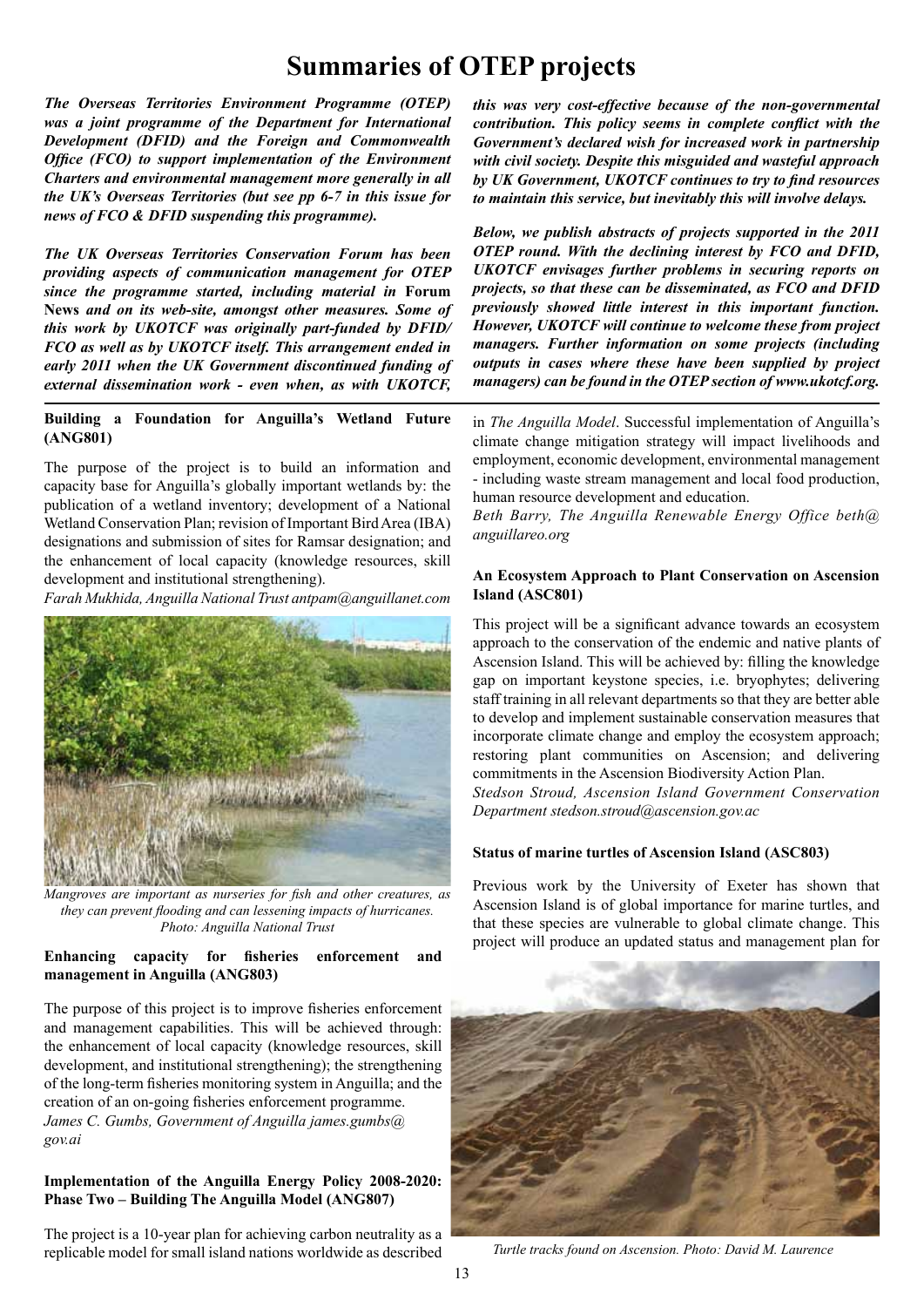these threatened species on Ascension Island. This work will determine whether systems for monitoring and management put in place following the management plan developed a decade ago are still valid, and will enable development of expertise in monitoring and conservation in the Ascension Island conservation community. The outputs are important for management of this species at Ascension Island, regional management plans and global (IUCN) species assessments.

*Dr Annette Broderick, University of Exeter, UK, a.c.broderick@ exeter.ac.uk*

#### **British Virgin Islands Environmental Profile Programme: Phase 2, Anegada and Virgin Gorda (BVI801)**

Environmental Profiles are recognised as an effective means to ensure that environmental issues are included in development planning and public policy decision-making. The British Virgin Islands Environmental Profile Programme will provide an expanded information base — informed by the application of sound science — to guide the choices of public and private sector stakeholders and decision-makers. The Programme will take a retrospective look at environmental change, assess priority environmental issues, and place these within a forward-looking context that supports sustainable growth. As a result, BVIslanders and their Government will better understand the need to balance how they want to grow with what they want to protect. *Judith A. Towle, Island Resources Foundation jtowle@irf.org*

#### **First Passage Island Rat Eradication (FAL802)**

The project will:

1. Create a rat-free environment on First Passage Island, thereby improving habitats and wildlife biodiversity for a key island group in the Falkland Islands.

2. Develop skills and economic opportunities for Falkland Islands residents.

3. Develop and enhance local capacity for eradication of invasive species on larger islands in the Falklands, e.g. Bleaker Island (2070 ha).

4. Strengthen local capacity to manage wildlife habitats and implement good biosecurity practice.

*Nick Rendell, Falkland Islands Government Tel: +50028480*

#### **Conserving the Centre Hills in Montserrat through effective control of feral livestock populations (MNT802)**

The project will deliver enhanced biodiversity conservation and natural resource management in and around Montserrat's proposed Centre Hills National Park through the implementation of a feral animal control programme and the identification of a number of indicators that can be measured, monitored and quantified to show the effectiveness of this programme. It will result in the reduction of feral animal populations; underpin the Species Action Plans for Montserrat oriole, Montserrat galliwasp and mountain chicken, and support the implementation of the Centre Hills management plan. In addition, it will benefit both the people of Montserrat and the wider Caribbean UKOT region.

*Gerard Gray, Department of Environment grayg@gov.ms* 

#### **Raising Montserrat's Marine Ecosystem from the Ashes: The Montserrat Reef Project - Stage 2 (MNT803)**

The Montserrat Reef Project is designed to replace lost and damaged marine habitat resulting from the Soufriere Hills Volcano eruptions. The new reefs created will be ideal fish nursery habitat, capable of strengthening the fisheries population. Additionally, the reefs will provide a growth base for propagating imperilled corals. The new marine habitat(s) will be configured as an interactive educational snorkelling trail to facilitate programs on the importance of marine habitats.

*Andrew Myers, Montserrat Reef Society montserrat.reef.project@ gmail.com*



*Pillar coral is listed on the IUCN, Red List of Threatened Species as Vulnerable. This species is native to Montserrat and is found in several locations around the island. A large colony and several smaller colonies are found in Little Bay where the new jetty/break wall will be built. The projects has successfully transferred a fragmented piece of pillar coral, but this is only a first step. Photos: Montserrat Reef Project*



#### **Rodent Eradication – Preparation and Evaluation (SGS802)**

Invasive rodents have a major negative impact on rare and endemic bird species on South Georgia. This project will monitor the outcome of the trial phase of a rodent eradication project and provide key data to underpin a subsequent island-wide eradication. It will assess the effects on target, non-target and putative beneficiary species following the trial phase, establish base-line data on key beneficiary species around the island and, using aerial photos and genetics, investigate the efficacy of (rapidly retreating) glaciers as barriers to rodent movements, which is fundamental to the success of an island-wide eradication. This work will demonstrate the UK commitment to the long-term stewardship of the island.

*Darren Christie, Government of South Georgia and the South Sandwich Islands env@gov.gs*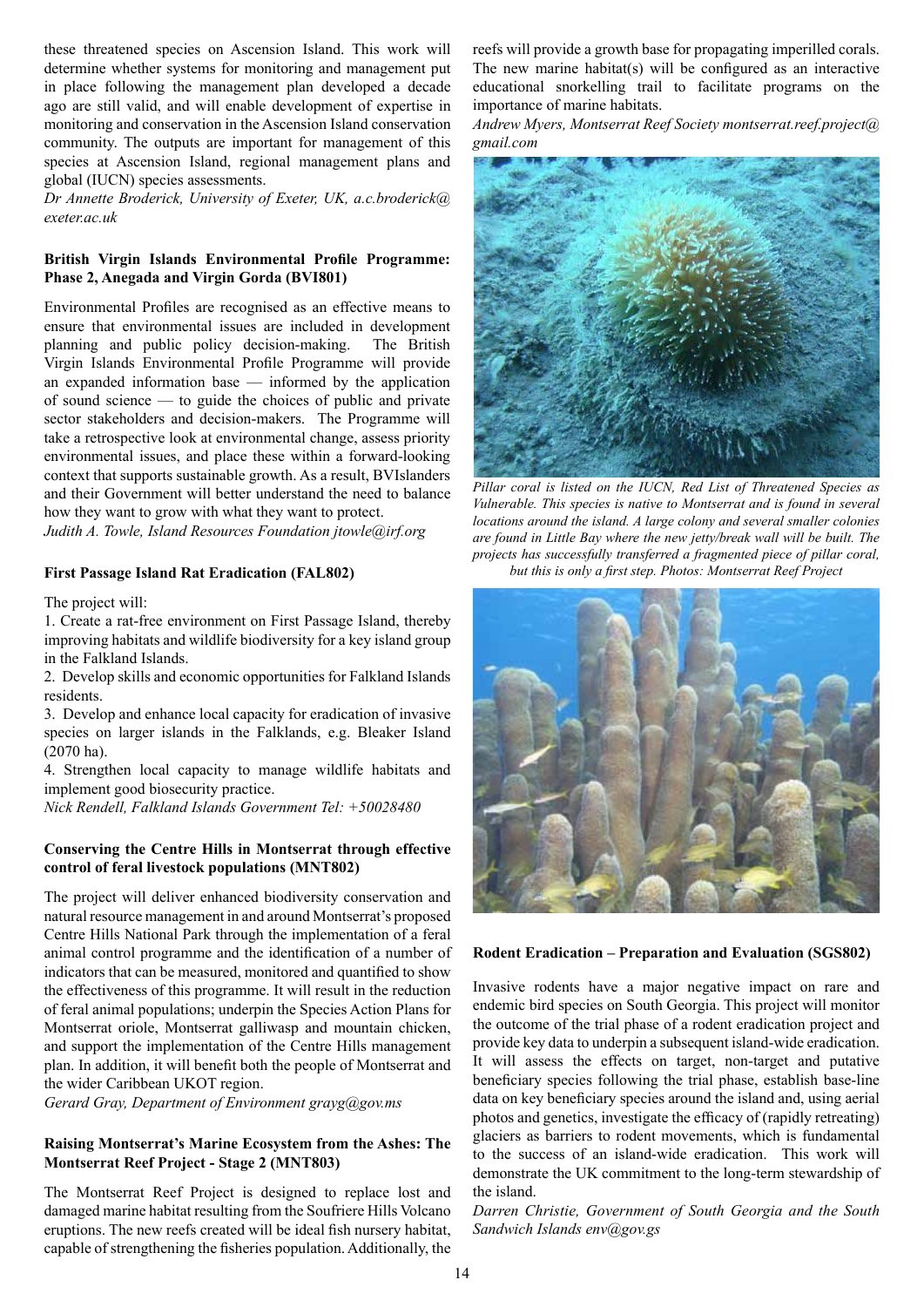#### **Creating a mechanised recycling facility at SHAPE, St Helena's Active Participation in Enterprise (STH801)**

The aim of this project is to establish the first paper and card recycling and, later, composting facilities on St Helena. SHAPE is a social enterprise providing training and employment for disabled people. Among its various activities, it currently recycles paper and card to produce fuel bricks, packaging and paper, but capacity is seriously constrained by lack of machinery. Mechanisation will increase capacity from the current manually produced 20 fuel bricks to 1000 per week. Benefits will include establishment of weekly recyclable collection from organisations; the availability to households of environmentally friendly fuel and compost; increased employment opportunities for disabled people. *Martin Joshua, SHAPE, shape@cwimail.sh*

#### **Restoration of a functioning Bastard Gumwood population on**  *The recovery of Wirebird numbers to a level at which they are no longer*  **St Helena (STH803)**

The project will enable the restoration of a self sustaining bastard gumwood population on St Helena. The intensity of care required to ensure survival of some species reduced to otherwise unsustainable levels will be provided. Benefits will accrue to St Helena from restoring one of her unique endemic species: a principal tourism asset. It will directly contribute towards preventing loss of biodiversity in the UK and her Overseas Territories. Conservation on St Helena will also benefit from the addition of a dry land specialist tree species as a component for habitat restoration and dry land re-vegetation work.

*Darren Duncan, Agriculture & Natural Resources Department, canro@anrd.gov.sh*



*The species status of the gumwood tree will be improved from one individual to a thousand secure plants with supporting vegetation across two sites. Photo: ANRD*

#### **Securing the endemic Wirebird population through invasive predator control (STH805)**

The project will implement an intensive programme of invasive predator control to improve Wirebird productivity and survival at key sites on St Helena. The project will develop a long-term Wirebird predator control plan, which will be implemented by the main stakeholders, leading to more efficient use of existing conservation resources. It will also lead to more responsible pet ownership. The tourism industry and wider community will benefit from the improved protection of the island's national bird.  *Jamie Roberts, St Helena National Trust sth.nattrust@cwimail.sh* 

#### **Geo-referenced baseline vegetation survey of Tristan to allow future monitoring of environmental change (TDC801)**



*under severe threat of extinction is assisted through predator control. Photo: St Helena National Trust*

of native and introduced plants will be conducted during this project. This will provide a much-needed baseline for monitoring changes in native vegetation due to the effects of climate change and grazing pressure. It will identify important plant areas for conservation and inform priorities for alien invasive plant control. Better-informed conservation management decisions will benefit native biota dependent on terrestrial habitat. The people of Tristan da Cunha will be better able to understand and manage the threat of alien invasive plants and the effects of climate change on their terrestrial biodiversity.

*Trevor Glass, Conservation Department, Tristan da Cunha tg.conservation@gmail.com*

#### **Clearing alien plants from Tristan da Cunha and Gough Island (TDC802)**

The project will continue the long-term control of invasive plants at Gough and Inaccessible islands in order to achieve the eventual eradication of New Zealand flax and *Sagina procumbens*, and provide increased knowledge and control of other alien plants. Flax and *Sagina* are key threats to the Gough/Inaccessible World Heritage Site, and if left unchecked have the potential to irrevocably alter the unique vegetation of these islands, should they spread beyond the current small affected areas. The project will deliver conservation benefits to both islands, as well as creating opportunities for work, training and skills development. *Dr Richard Cuthbert, Royal Society for the Protection of Birds richard.cuthbert@rspb.org.uk*

#### **Achieving GSPC Target 2: the UKOTS Plant Species Red List (XOT802)**

An assessment of the conservation status of all known UKOT plant species, to guide conservation action, will be achieved through this project. Results will be uploaded to the IUCN Red List, thus raising the profile of these unique UKOT species. This will provide a platform for conservation action and aid prioritising resources effectively. These data will provide a baseline for suitability modelling for adaptations to climate change. Selected threatened species from a range of different territories will be used to produce models highlighting species' ability to adapt to climate change. All UKOTs will be in a better position to implement plant conservation.

*Martin Hamilton, Royal Botanic Gardens, Kew, m.hamilton@ kew.org*

A systematic vegetation survey of Tristan to map the distributions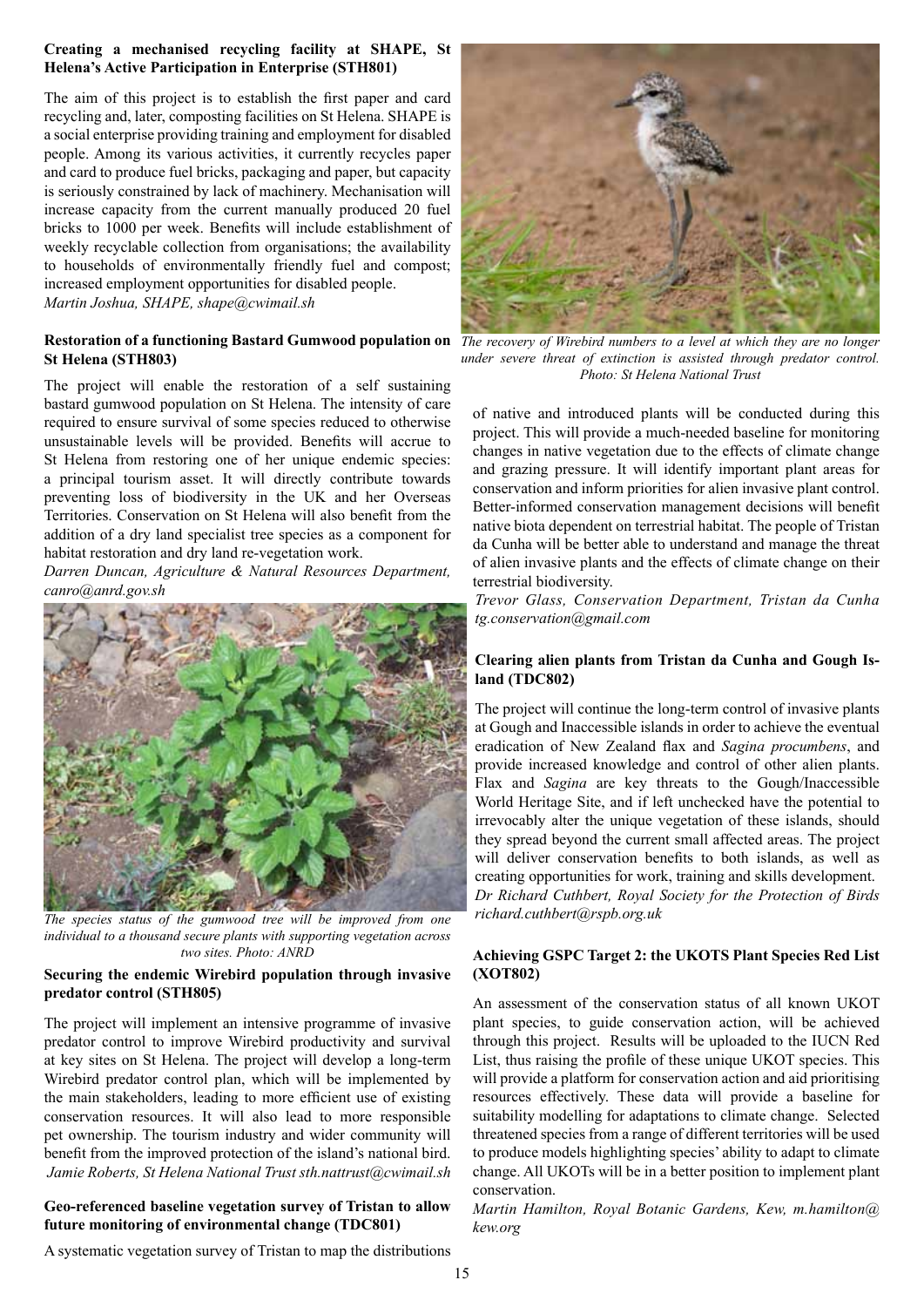#### **Falkland Islands Protected Areas Strategy: Cooperative Management of Biological Diversity (XOT803)**

This project will provide the foundation for creating a network of protected areas in the Falkland Islands. Drawing upon efforts to identify key biodiversity areas and the knowledge of landowners, the project will provide a framework for building a comprehensive network of protected areas in partial fulfilment

of the Falkland Islands Biodiversity Strategy and to help meet existing international commitments. It will develop decisionmaking tools, management policies, mechanisms for maintaining and enhancing biodiversity on private and public lands, and tools to support the monitoring of those areas. Key lessons will be shared among UKOTs, supported by practical training and mentoring.

*Falklands Conservation info@falklandsconservation.com*

# *Rockhopper Copper* **rocks into best-seller lists**

When a mass circulation national newspaper like *The Daily Mail* says a book is about to become an international best seller, you can be certain the prediction will prove accurate – not least because the publicity in their pages ensures a self-fulfilling prophecy. What is remarkable in this case is that the *Mail*'s forecast concerns "a little book" about conservation on a remote South Atlantic UK Territory – Tristan da Cunha. And as the paper's Scottish edition revealed, "the hidden existence of Tristan" is now to be revealed in a film version by the Glasgow-based company behind box office successes such as *Hallam Foe*, and *Perfect Sense* with Ewan McGregor.

This unlikely highlighting of the battle to conserve the biodiversity of the South Atlantic comes out of that "little book" first devised by Tristan's Police Inspector, Conrad Glass MBE, as a means of answering the many questions from cruise ship visitors about life on the island. He started to jot down its remarkable story and that of its wildlife, from the founding of the island's egalitarian and communal society by his direct forebear, Corporal William Glass, to today's work conserving the rockhopper penguins, South Atlantic fur seals, the endemic flightless birds of Inaccessible and Gough Islands and the priceless colonies of endangered sea-birds, such as the Tristan albatross.

Conrad made the point that the work of bodies such as the UK Overseas Territories Conservation Forum was bringing to a wider audience a realisation of the global importance of the Tristan archipelago's unique biodiversity and the need to reverse the depredation caused by rats, mice, invasive plants, hunting and long-line fishing.



*Rockhopper Copper Connie Glass keeps the peace on the shoreline of Tristan the most isolated community in the world. Photo: David Mackenzie*

By 2005, that "little book" had grown to a sizeable illustrated paperback aimed at those cruise ship passengers and, with the help of a family friend, Chris Bates, and the latter's former boss's publishing business and their printers, the catchy title *Rockhopper Copper* ensured a sell out. It was the first book to be written by a

Tristan islander. What caught the eye of so many, was Conrad's laconic observation in its pages that, whilst the 260 people who form the human population of this, the most remote inhabited island on the planet, cause him few problems, those rockhopper penguins are a different matter. "The Rockhopper penguin is a most disagreeable bird and always ready to have a go at its neighbour and myself" he wrote. "Almost all of them could be held on a charge of a breach of the peace".

Thus it was that the entire first run sold out, helped by interest in the UK among conservationists, volcanologists, philatelists and others fascinated by Tristan.

Conrad's spell in the office of Chief Islander for three years coincided with dramatic developments on Tristan. The fish factory and the electricity power supply were destroyed by fire, followed rapidly by the collapse of the harbour crane and then, very nearly, of the harbour itself. These events put Conrad's plans for a revised edition on hold. But by last year, with the help of Chris Bates and Polperro Heritage Press publisher Jerry Johns, a new, fully revised and rewritten edition was ready for the book trade – this time available not only in high-street book stores, but also from the likes of Amazon, Tesco, Waterstones, and on-line book stores around the world. Meanwhile, a large consignment is on its way to Tristan for Conrad to offer to the island's increasing number of visitors.

Media publicity, not only in the *Mail*, but in regional and specialist publications, is adding to the demand – and Sigma Films' awardwinning producer and writer, David Mackenzie, has already spent time on Tristan working on ideas for a film version of the book, though what form that will take, and whether it will be fictional or factual, has yet to be decided.

Meanwhile, with Tristan now having a fully fledged conservation department under Trevor Glass, and the active involvement of NGOs and UK Government Departments and programmes, the prospects for island conservation look brighter – not that publicity or the book will in itself rid Gough of its "super-mice" and the threat of extinction they pose to the Tristan albatross, but because awareness of the importance of conservation on the isolated islands is now so much higher.

Conrad, we're reliably told, is already working on a follow up...

\* *Rockhopper Copper* by Conrad Glass (ISBN 978-0955364877) is published at £9.95 by Polperro Heritage Press, Clifton-upon-Teme, Worcestershire WR6 6EN, and is available from them via www.polperropress.co.uk or from booksellers everywhere. Copies autographed by the author can be sent from Tristan da Cunha for £15, including postage worldwide, by sending an undated sterling cheque (or using registered post, £ sterling, US \$, Euro or South African rand banknotes to the equivalent value) to Conrad Glass, Thompson Street, Edinburgh-of-the-Seven-Seas, Tristan da Cunha TDCU 1ZZ, South Atlantic Ocean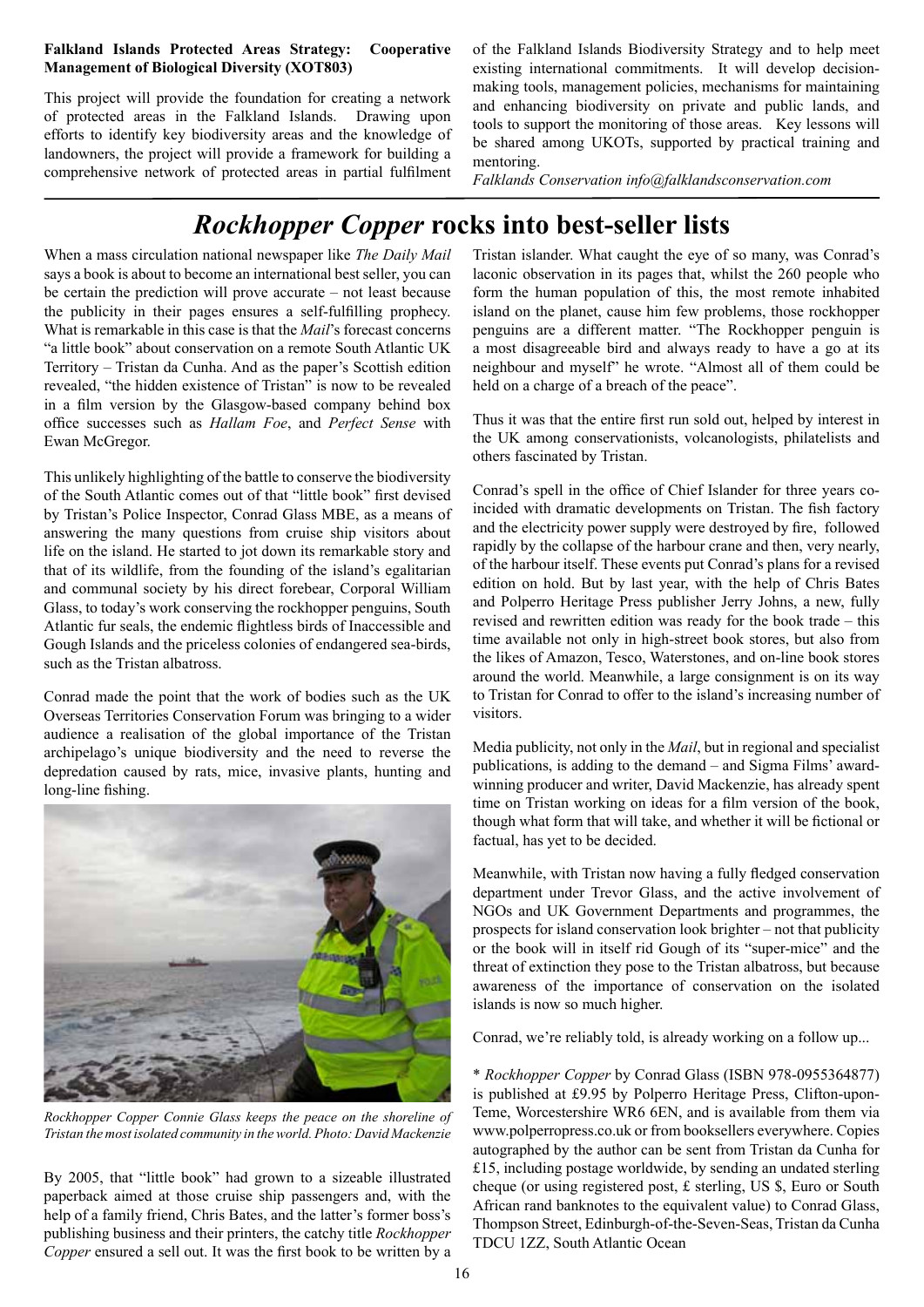### **South Georgia survey reveals richest marine environment in the Southern Ocean**

The first comprehensive study of marine biodiversity around South Georgia reveals a region that is richer in biodiversity than even many tropical sites. The study provides an important benchmark to monitor how these species will respond to future environmental change.

A team from British Antarctic Survey (BAS), funded by the British Government's Darwin Initiative Challenge Fund and the South Georgia Heritage Trust, examined over 130 years of polar records. About 1500 species were recorded. Specimens were collected from scientific cruises, fisheries vessels and by scuba divers from the seas around South Georgia. Marine biodiversity was recorded as rich across taxonomic levels with 17,732 records yielding 1,445 species from 436 families, 51 classes and 22 phyla. Most species recorded were rare, with 35% recorded only once and 86% recorded <10 times. Species identified include sea urchins, free-swimming worms, fish, sea spiders and crustaceans all of which are thought to be endemic to South Georgia.

The near-surface waters around South Georgia are some of the fastest warming on Earth so this study provides a framework to identify ecologically sensitive areas and species, identify conservation priorities and monitor future changes.

The team from BAS hope to begin to understand how these animals will respond to future change, and this study provides the baseline data.

The data suggests that the ecological implications of environmental change to the marine ecosystem here could be severe. If sea temperatures continue to rise, the team suggests that changes will include depth profile shifts of some fauna towards cooler Antarctic Winter Water (90–150 m), the loss of some range-edge species from regional waters, and the extinction of some of South Georgia's endemic species that are only just being recorded.

### **Commander John MW Topp OBE RN FLS**



vision for the conservation of the Territory's natural environment, including strict nature reserves in key areas of the Chagos

*Giant isopod* Glyptonotus antarcticus *at Husvik Photo: Shallow Marine Group*



*Sea slug or nudibranch* Flabellina *sp at Stromness Photo: Shallow Marine Group* 

*For more information: Oliver Hogg, British Antarctic Survey Tel: ++44 (0) 1223 221212; email: olgg@bas.ac.uk*

Archipelago. He then worked with Royal Botanic Gardens, Kew on a major study and collection of the flora of the Chagos Archipelago, and with other colleagues on a scientific proposal for Chagos to become a World Heritage Site. Government did not implement the proposal but committed itself to treat the area "as if" it were a World Heritage Site. In 1992, John was appointed Conservation Consultant for the British Indian Ocean Territory and, in the same year, he founded the 'Friends of Chagos' (now the Chagos Conservation Trust). In 1998, he was elected a Fellow of the Linnean Society. In 2003, he was awarded an Order of the British Empire (OBE) for services to the environment and conservation. John's contribution to Chagos conservation, science and education is immense and he rejoiced in the creation of the Chagos Marine Protected Area in 2010. He was always a strong supporter of UKOTCF, and will be sorely missed.

### **Professor Tony Atkinson**

Professor Tony Atkinson passed away, on the 19th June 2011, in Salisbury Hospital after a short illness. He was aged 66 years. Tony was Chairman of the British Microbial Biodiversity Association, and had been particularly involved in scientific and conservation work in Bermuda and Montserrat in the 1990s. Tony was very supportive of UKOTCF and continued his involvement long after his major research and conservation work in the territories. His help and support are greatly appreciated.

*FLS 1937-2011*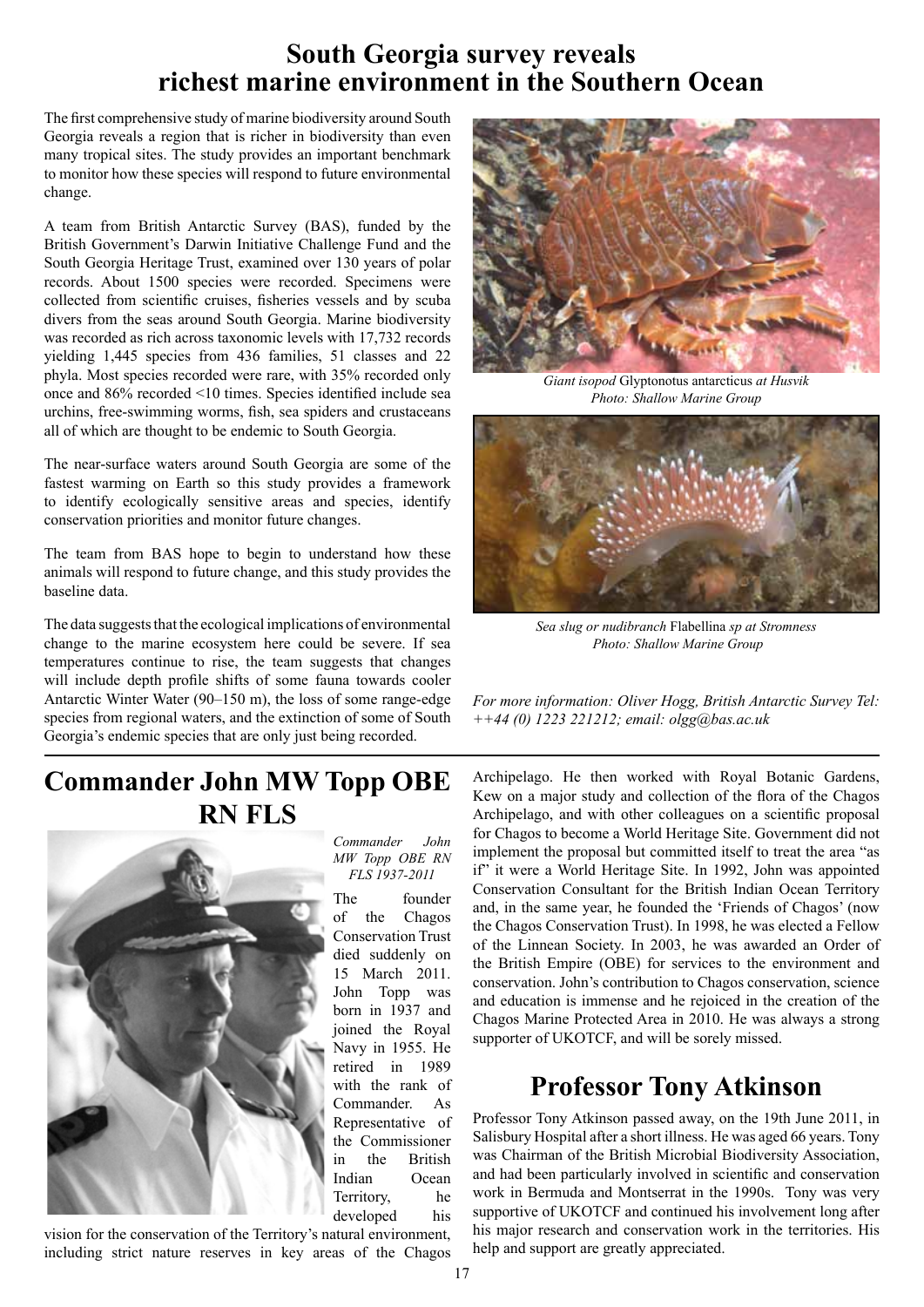### **House of Lords debate on 10 March 2011** *"To call attention to recent developments in the British Overseas Territories; and to move for papers"*

The debate was generated by Baroness Hooper who, in her opening speech, noted "Perhaps one of the most important recent developments in the overseas territories is a recognition of the importance of environment, climate change and biodiversity." She referred also to the *UKOTs Biodiversity Strategy*, which she believed committed the Government to helping the territories access the large international funds for biodiversity and climate change which the territories cannot access directly themselves. She asked the Minister to confirm that the Government intend to help the overseas territories in this way, and asked whether territories would be able to access the £2.9 billion allocated in the recent comprehensive spending review to the international climate fund.

She emphasised that biodiversity in the overseas territories is globally significant and that over 75% of the globally threatened species for which the United Kingdom is responsible are located on these small islands – which hold more bird species under threat of extinction than the entire European continent. She praised the work of the UKOTCF and the RSPB as invaluable in calling attention to these issues, but pressed the Minister with regard to the challenges facing the biodiversity in the UKOTs and asked whether the Government will give their support and ensure that United Kingdom overseas territories are not disadvantaged in relation to EU policies, strategies and funding.

Baroness Hooper referred also to funding for cultural heritage projects, as the built environment often links the historical ties between the territories and the United Kingdom and asked the Minister whether there was any hope that the Heritage Lottery Fund could be made available for projects in overseas territories.

She noted that the current relationship between the European Union and OCTs, was under discussion and that they are due to expire in 2013. The Baroness sought confirmation that the Government will ensure that the United Kingdom OCTs will not be disadvantaged.

In the Minister's reply, Lord Howell of Guildford (Minister of State, Foreign and Commonwealth Office; Conservative) failed to respond to any of these points, preferring to deal with a range of other issues raised by the other eight speakers; these included in particular: air passenger duty; defence issues; financial services/tax havens; governance issues especially in TCI; the future of the BIOT and relationships with the Chagossians and Mauritius; relationship to the Commonwealth; and science in Antarctica. A number of speakers also raised environmental issues and climate change.

Speaking for the Opposition in responding to the debate Lord Anderson said "With regret, I note that there is often a prevailing attitude in this country to the overseas territories of ignorance and neglect. I am very ready to concede initially that that neglect did not begin at the time of the previous election, nor did the problems we have in looking to the future. Save at times of crises, there is little

*The St Helena olive, a small and spreading tree up to a few metres tall, was the only re p re s e n t a t i v e of its genus. it is unrelated to the true olive. The last wild tree died in 1994, and the last in cultivation in* 



*2003. In December 2003, despite major efforts, the species was declared Extinct, as no other live material (plants, seeds or tissues) remains. With this extinction, the whole genus became extinct. Many other species, also occurring only in UK Overseas Territories, are threatened by extinction, and the signs that UK Government is reducing even further its tiny support are concerning. Photo: Dr Rebecca Cairns-Wicks*

mention in the UK of the overseas territories. An exception was the interesting series of articles in *The Times* in November 2009 by Michael Binyon. About the overseas territories, he wrote: "They feel abandoned, forgotten, former strategic assets that are now seen in Whitehall as costly liabilities".

It is difficult to disagree with that analysis.

#### *continued from page 20:*

leased by the Manx Fish Producers' Organisation, to be managed by fishermen for sustainable queen scallop fisheries. This will help meet the Marine Stewardship Council accreditation requirements.

The MNR extends from the northern tip of the Isle of Man, the Point of Ayre, throughout Ramsey Bay and down to the prominent landmark of Maughold Head with its well-known lighthouse on a high rocky cliff.

In the high current Ballacash Channel, off the Point of Ayre, lies an extensive horse mussel reef. These reefs are formed by long-lived horse mussels which shape the seabed into large ridges of reef. This habitat is of European importance – and the Point of Ayre site is one of only a few such sites throughout the Irish Sea. Associated with the mussel reefs are dense beds of soft corals and hundreds of other species of animals and plants. The Horse Mussel Zone is protected from all dredging, trawling and potting, whilst recreational angling will continue.

In the inner Ramsey Bay, is the conservation zone which will be permanently protected from dredging and trawling. This zone is notable for the large areas of maerl beds and kelp forests. Maerl is a bright pink seaweed which lays down a hard skeleton and looks very like coral. Over 600 species of animals and plants are known to be associated with maerl in the Irish Sea. The maerl beds are also known to be a nursery ground for scallops and cod and they are packed with species, studded with sea anemones, sponges and starfish. The kelp forests have suffered from dredging and trawling in the past. It is hoped that the designation will allow this important habitat to restore and flourish.

To the south of the bay is the most highly protected area, the Eelgrass Zone, which is a No-Take Zone (with the exception of catch-andrelease angling). The area contains an important seagrass bed and also diverse rocky shore and rocky reef habitats.

It is hoped that the Marine Nature Reserve will bring a new focus to the tourism and recreation possibilities offered by Ramsey's marine life, coastal biodiversity and beautiful scenery. The Marine Nature Reserve runs adjacent to the newly designated Maughold Brooghs Area of Special Scientific Interest, which holds significant colonies of coastal bird breeding and the Ramsey North Shore Area of Special Scientific Interest, designated for its unusual strandline vegetation. The MNR is also close to the extensive Ayres National Nature Reserve, well known for its breeding Little Terns and distinctive lichen heath. This suite of designations draws attention to the wealth of species and habitats to be found in the north of the Isle of Man and to the interest of the area for locals and tourists alike.

The Marine Nature Reserve has had good support from the local community, from commercial fishermen to divers and from businesses to the local authorities. The next challenge will be to ensure that the designation is fully implemented and in effective operation by the end of 2011. Awareness raising and involvement of the local community will be fundamental to success. However, based on the experience of selecting and designating the MNR, we expect continued and growing support from the community to fully utilise this opportunity to safeguard the marine environment and marine resources for the future.

*Dr Fiona Gell, Senior Marine Biodiversity Officer, Fisheries Directorate, Department of Environment, Food and Agriculture, Isle of Man Government fiona.gell@iom.gov*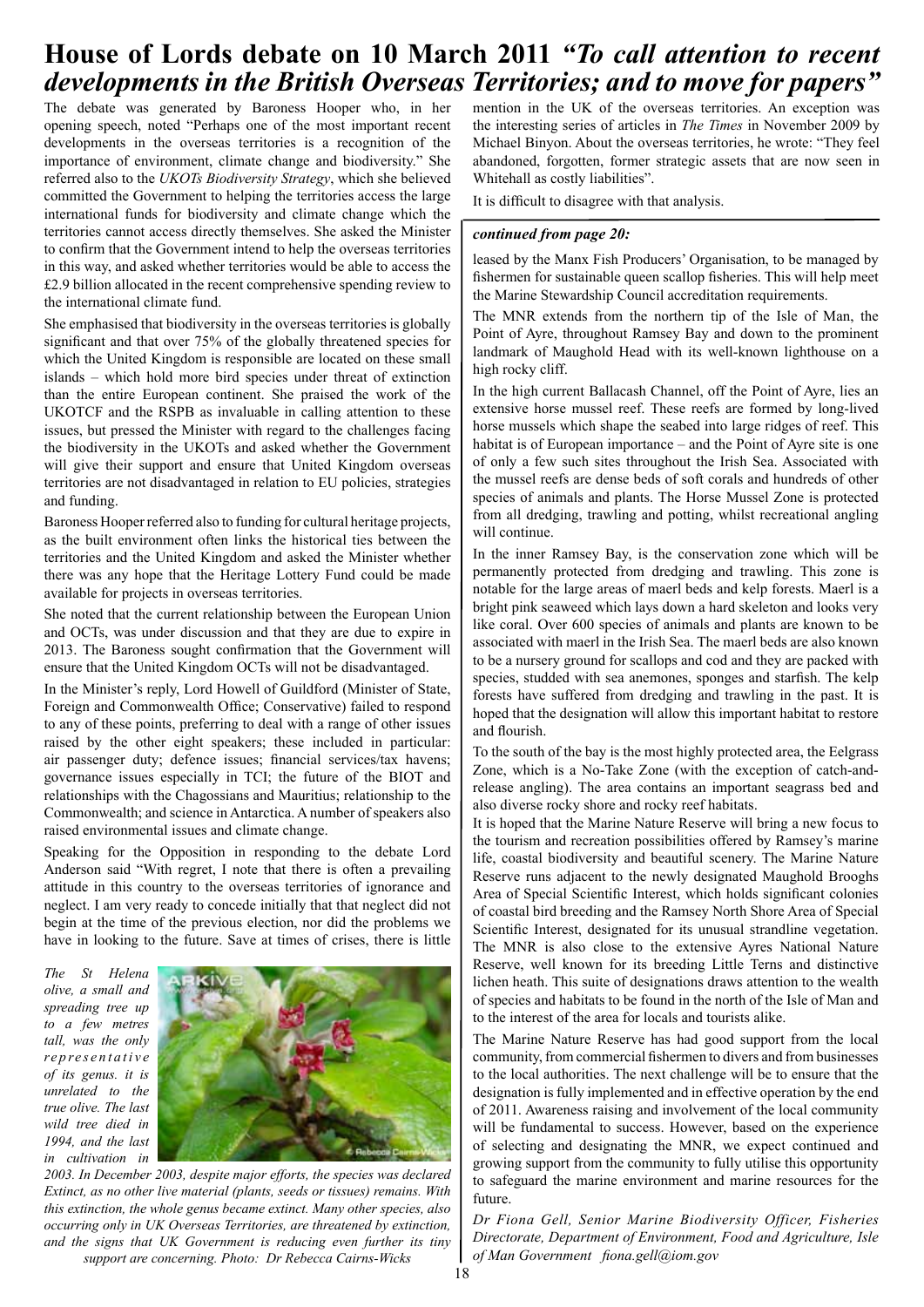# **Friends of the UK Overseas Territories**

| Four good reasons to become a Friend:<br>1. You know how valuable and vulnerable are the environmental treasures held in the UK Overseas Territories.<br>2. You understand that the only way to guarantee their protection is to build local institutions and create environmental awareness in<br>the countries where they are found.<br>3. You care about what is happening in the UK Overseas Territories and want to be kept up to date by regular copies of Forum News<br>and the Forum's Annual Report.<br>4. You understand that the UK Overseas Territories are part of Britain, and therefore are not eligible for most international grant<br>sources - but neither are they eligible for most domestic British ones, so help with fundraising is essential.<br>EITHER: I wish to become a Friend of the UK Overseas Territories at the annual support level: $\Box$ £15 $\Box$ £50 $\Box$ £100 $\Box$ £ |
|--------------------------------------------------------------------------------------------------------------------------------------------------------------------------------------------------------------------------------------------------------------------------------------------------------------------------------------------------------------------------------------------------------------------------------------------------------------------------------------------------------------------------------------------------------------------------------------------------------------------------------------------------------------------------------------------------------------------------------------------------------------------------------------------------------------------------------------------------------------------------------------------------------------------|
| OR: I wish my company to be a Corporate Friend of the UK Overseas Territories at annual level: $\square$ £150 $\square$ £500 $\square$ £1,000 $\square$ £                                                                                                                                                                                                                                                                                                                                                                                                                                                                                                                                                                                                                                                                                                                                                          |
|                                                                                                                                                                                                                                                                                                                                                                                                                                                                                                                                                                                                                                                                                                                                                                                                                                                                                                                    |
|                                                                                                                                                                                                                                                                                                                                                                                                                                                                                                                                                                                                                                                                                                                                                                                                                                                                                                                    |
|                                                                                                                                                                                                                                                                                                                                                                                                                                                                                                                                                                                                                                                                                                                                                                                                                                                                                                                    |
|                                                                                                                                                                                                                                                                                                                                                                                                                                                                                                                                                                                                                                                                                                                                                                                                                                                                                                                    |
| Please complete one of options 1 to 4 below. UK taxpayers are requested to complete section 5 also; this will allow UKOTCF to<br>benefit from the tax you have paid, at no additional cost to you.                                                                                                                                                                                                                                                                                                                                                                                                                                                                                                                                                                                                                                                                                                                 |
| 1. UK cheque: $\Box$ I enclose my UK cheque made out to UK Overseas Territories Conservation Forum for this amount.                                                                                                                                                                                                                                                                                                                                                                                                                                                                                                                                                                                                                                                                                                                                                                                                |
|                                                                                                                                                                                                                                                                                                                                                                                                                                                                                                                                                                                                                                                                                                                                                                                                                                                                                                                    |
|                                                                                                                                                                                                                                                                                                                                                                                                                                                                                                                                                                                                                                                                                                                                                                                                                                                                                                                    |
| Please pay: UK Overseas Territories Conservation Forum at NatWest Bank, 9 Bank Court, Hemel Hempstead HP1 1FB Sort-code: 60-10-33<br>Account number 48226858 the sum of £ now and a similar sum thereafter on this date annually.                                                                                                                                                                                                                                                                                                                                                                                                                                                                                                                                                                                                                                                                                  |
|                                                                                                                                                                                                                                                                                                                                                                                                                                                                                                                                                                                                                                                                                                                                                                                                                                                                                                                    |
|                                                                                                                                                                                                                                                                                                                                                                                                                                                                                                                                                                                                                                                                                                                                                                                                                                                                                                                    |
|                                                                                                                                                                                                                                                                                                                                                                                                                                                                                                                                                                                                                                                                                                                                                                                                                                                                                                                    |
| 3. Standing Order instructions sent: I confirm that I have sent instructions directly to my bank for a standing order as per option 2 above. $\Box$<br>4. Credit or charge card: Please charge the amount indicated above to my card now *and thereafter on this date annually. [Delete the words<br>after * if you wish to make only a single payment] (If you are based in another country, your card company will handle the exchange and include<br>the equivalent in your own currency in your regular statement.)                                                                                                                                                                                                                                                                                                                                                                                            |
| □ American Express, □ Delta, □ JCB, □ MasterCard, □ Solo, □ Switch/Maestro, □ Visa<br>Expiry date:<br>(month/year)                                                                                                                                                                                                                                                                                                                                                                                                                                                                                                                                                                                                                                                                                                                                                                                                 |
| Card number:<br>Security number (3 digits, or 4 for Amex)                                                                                                                                                                                                                                                                                                                                                                                                                                                                                                                                                                                                                                                                                                                                                                                                                                                          |
| If used: Start date:<br>If used: Issue number:<br>Date: $\dots\dots\dots\dots\dots\dots$                                                                                                                                                                                                                                                                                                                                                                                                                                                                                                                                                                                                                                                                                                                                                                                                                           |
| 5. UK taxpayers are requested to sign the following section to allow UKOTCF to recover tax paid:<br>I want this charity to treat all donations that I make from the date of this declaration until I notify you otherwise as Gift Aid donations.                                                                                                                                                                                                                                                                                                                                                                                                                                                                                                                                                                                                                                                                   |
|                                                                                                                                                                                                                                                                                                                                                                                                                                                                                                                                                                                                                                                                                                                                                                                                                                                                                                                    |
| Send to UKOTCF, Icknield Court, Back Street, Wendover, Bucks. HP22 6EB, UK;<br>if using options 3 or 4, you can fax to $+442080207217$                                                                                                                                                                                                                                                                                                                                                                                                                                                                                                                                                                                                                                                                                                                                                                             |
| The UK Overseas Territories Conservation Forum is a non-profit organisation registered as a limited company in England & Wales No 3216892 and a Registered<br>Charity No 1058483. Registered Office: Icknield Court, Back Street, Wendover, Bucks. HP22 6EB<br>This blank form may be copied for others to use.                                                                                                                                                                                                                                                                                                                                                                                                                                                                                                                                                                                                    |

Information and advice given on behalf of the UK Overseas Territories Conservation Forum are given on the basis that no liability attaches to the Forum, its directors, officers or representatives in respect thereof. Views reported are not necessarily those of UKOTCF.